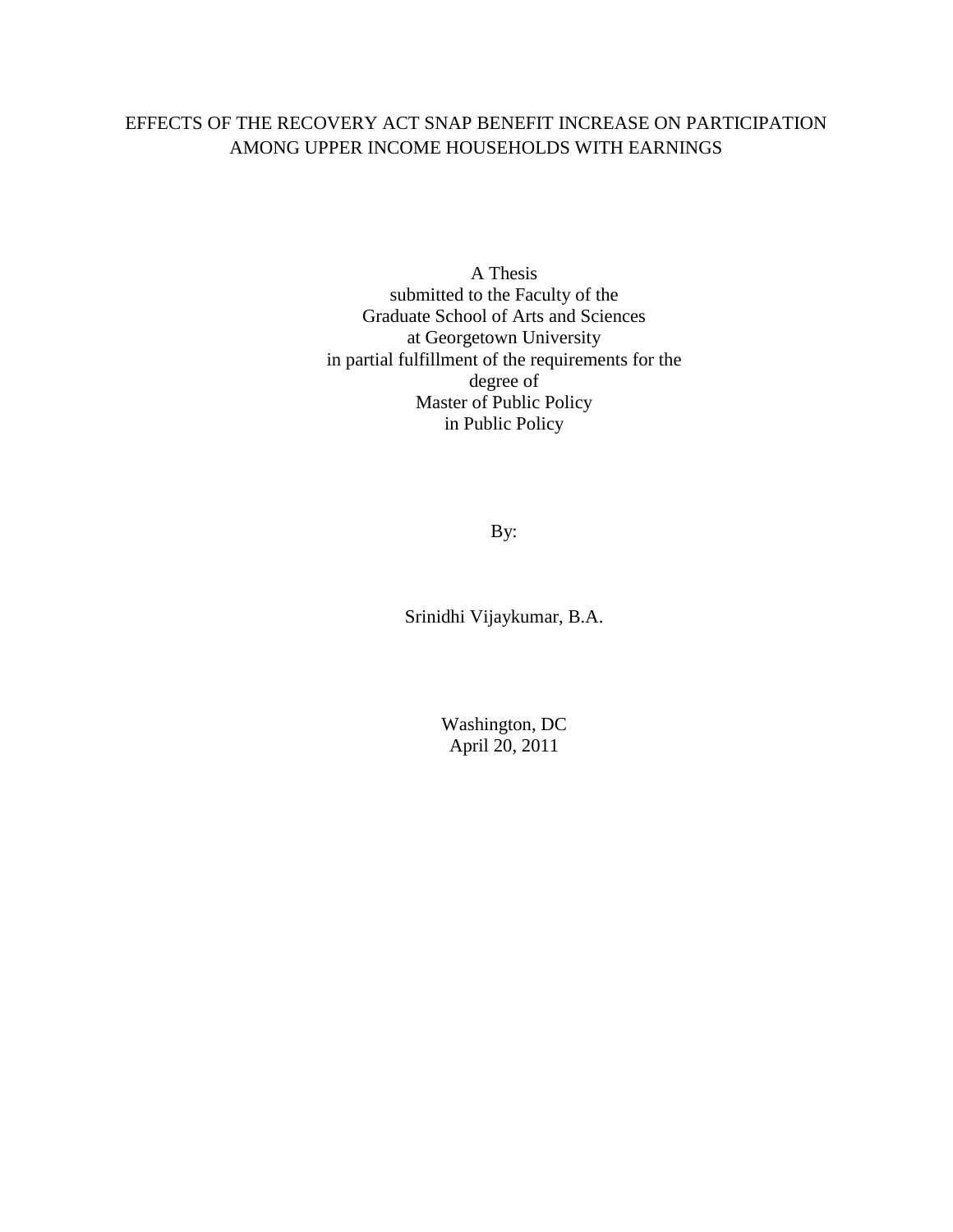Copyright 2011 by Srinidhi Vijaykumar All Rights Reserved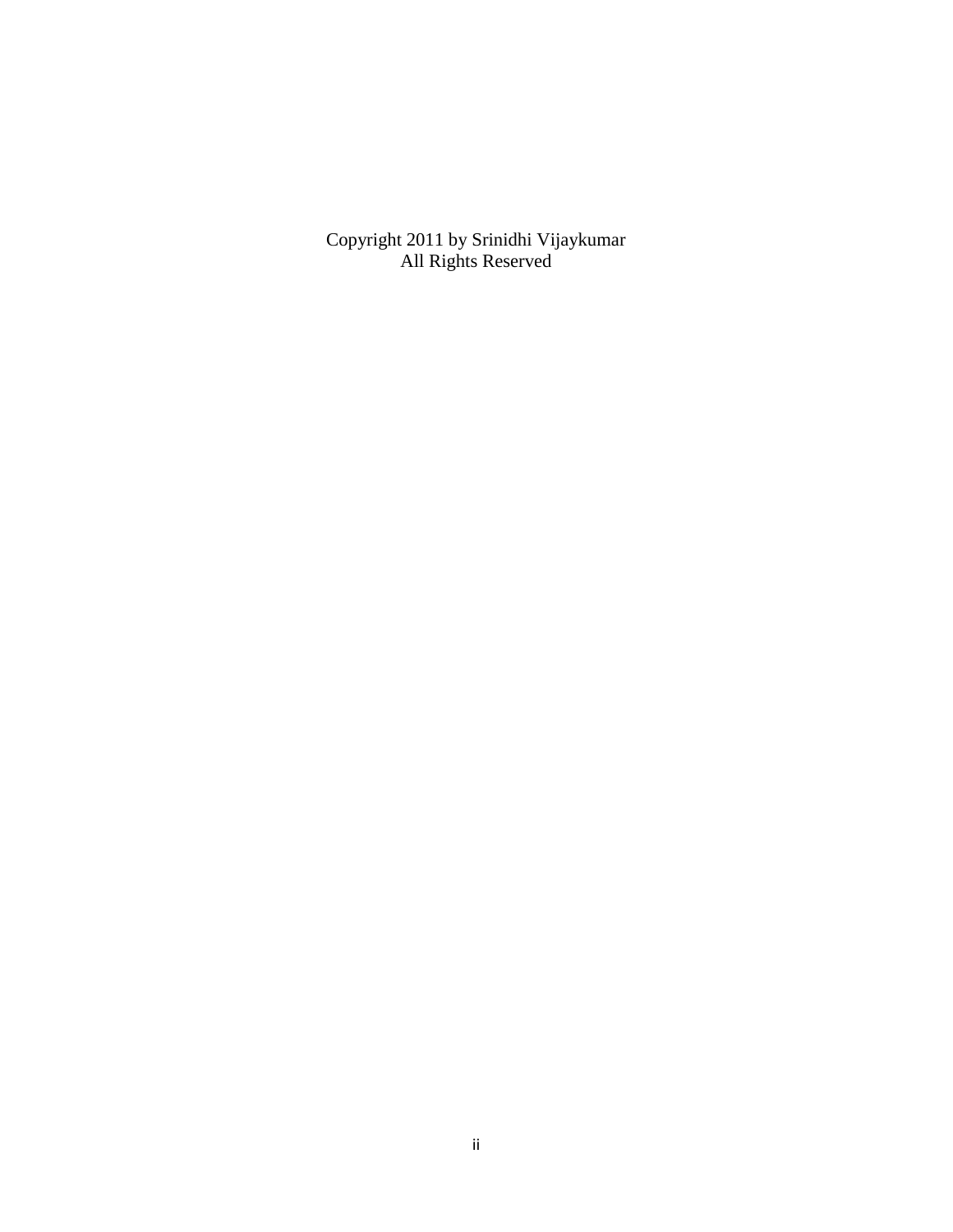### EFFECTS OF THE RECOVERY ACT SNAP BENEFIT INCREASE ON PARTICIPATION AMONG UPPER INCOME HOUSEHOLDS WITH EARNINGS

Srinidhi Vijaykumar, BA

Donna Morrison, Ph.D

### **Abstract**

There are a variety of factors that may explain the low participation of working families in the Supplemental Nutrition Assistance Program (SNAP). Explanations include the temporary nature of those families' poverty status; the difficulty of accessing the program; household composition factors; lack of awareness about the program; and the low expected benefit. This study hypothesizes that the food stamp benefit increase of 13.6% that occurred in April 2009 under the American Recovery and Reinvestment Act (ARRA) would draw more upper-income households with earnings into the program. Multivariate regression analysis, using Ordinary Least Squares, suggests that the benefit increase had an immediate statistically significant increase of 5 percentage points on the proportion of upper income working households that participate. The significance of the benefit increase lasts two subsequent months before fading. These findings suggest that changes that either increase benefits or reduce costs can have a significant influence on drawing new households into SNAP. Findings from the descriptive analysis also suggest that the policy of categorical eligibility can be further promoted to draw households in the population of interest into the program.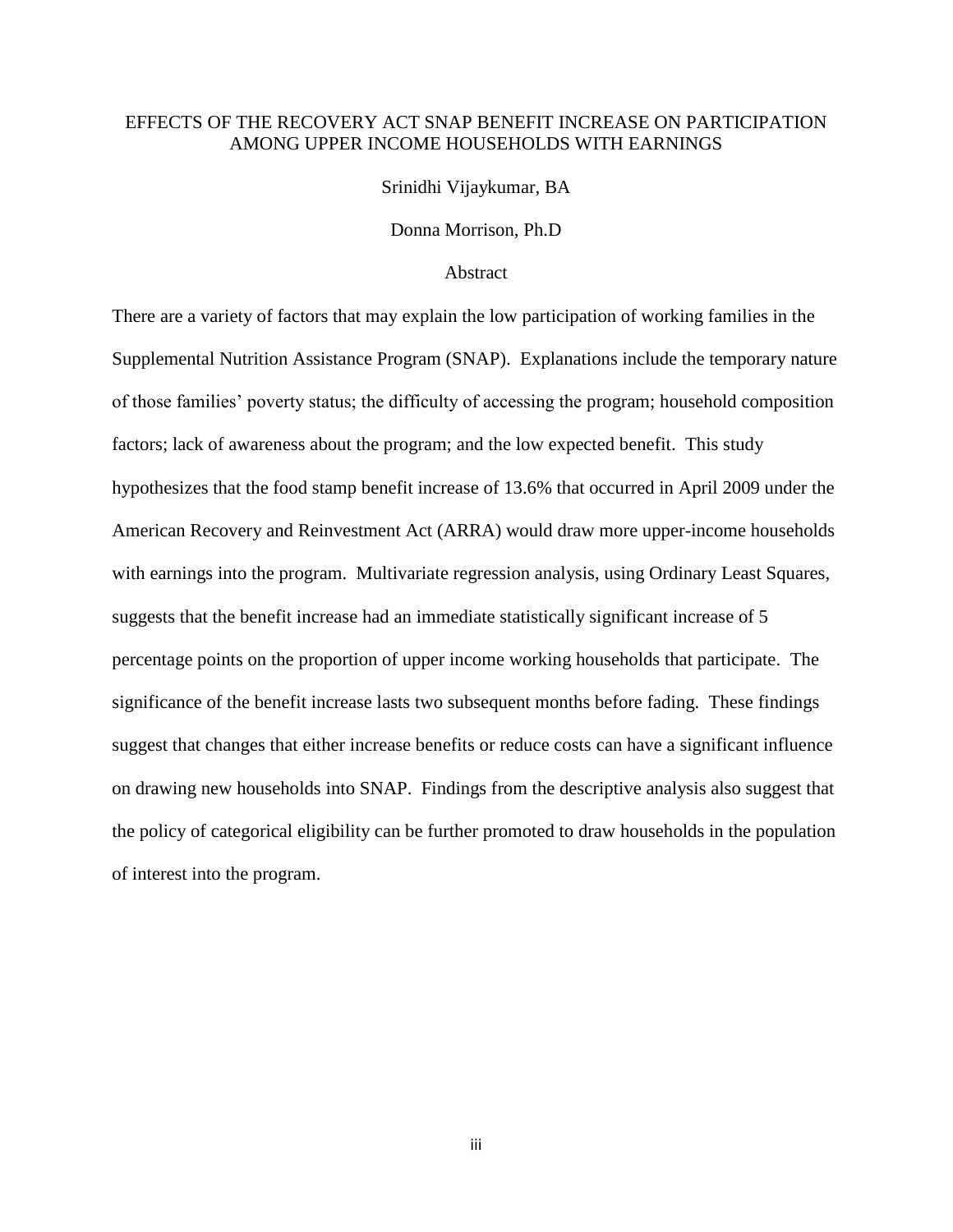## **Acknowledgements**

I would like to thank my thesis advisor, Associate Professor Donna Ruane Morrison, for her guidance and assistance in conceptualizing and executing this project. I would also like to acknowledge Andy Gothro, GPPI Alum at Mathematica, for his assistance with data construction.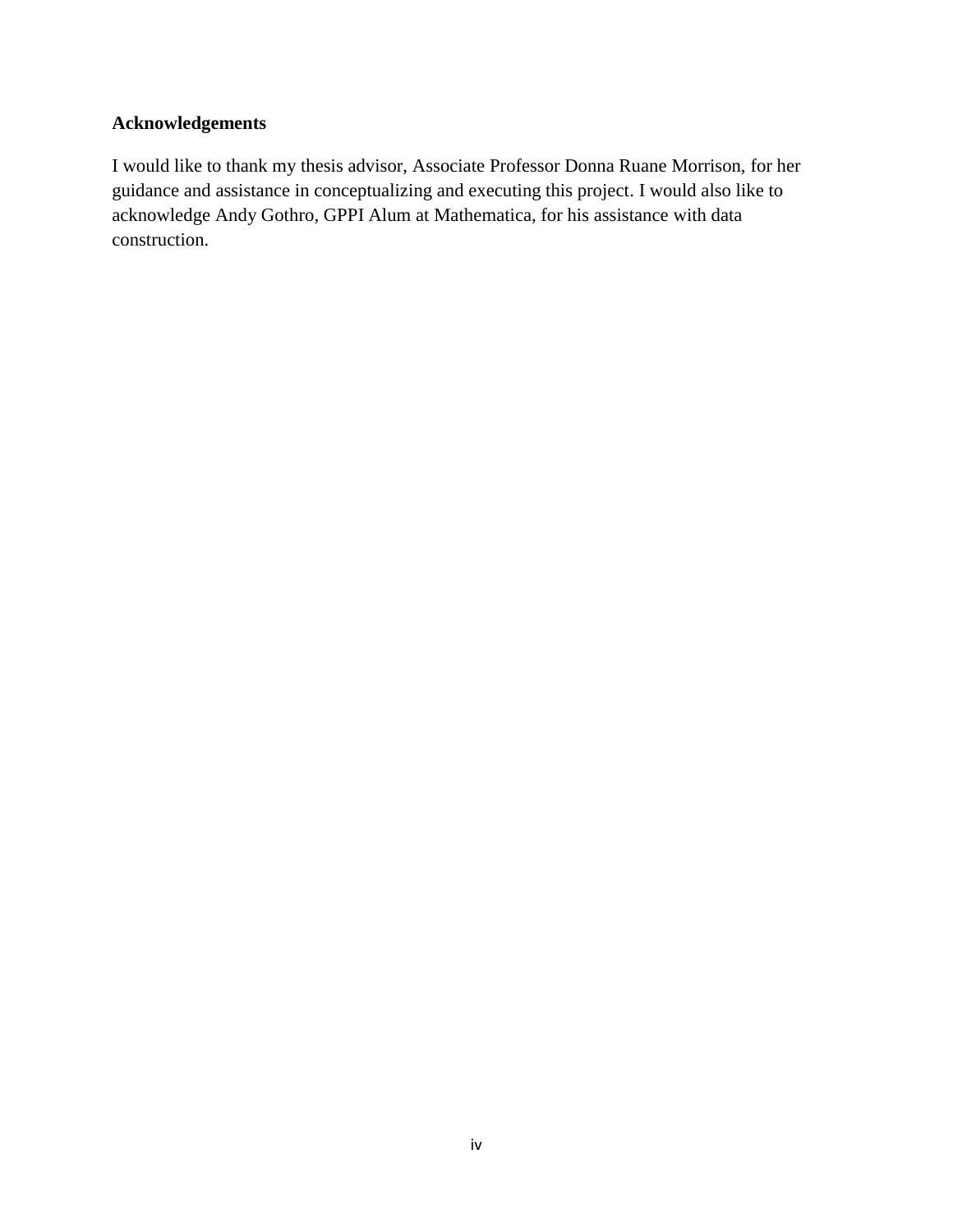# **Table of Contents**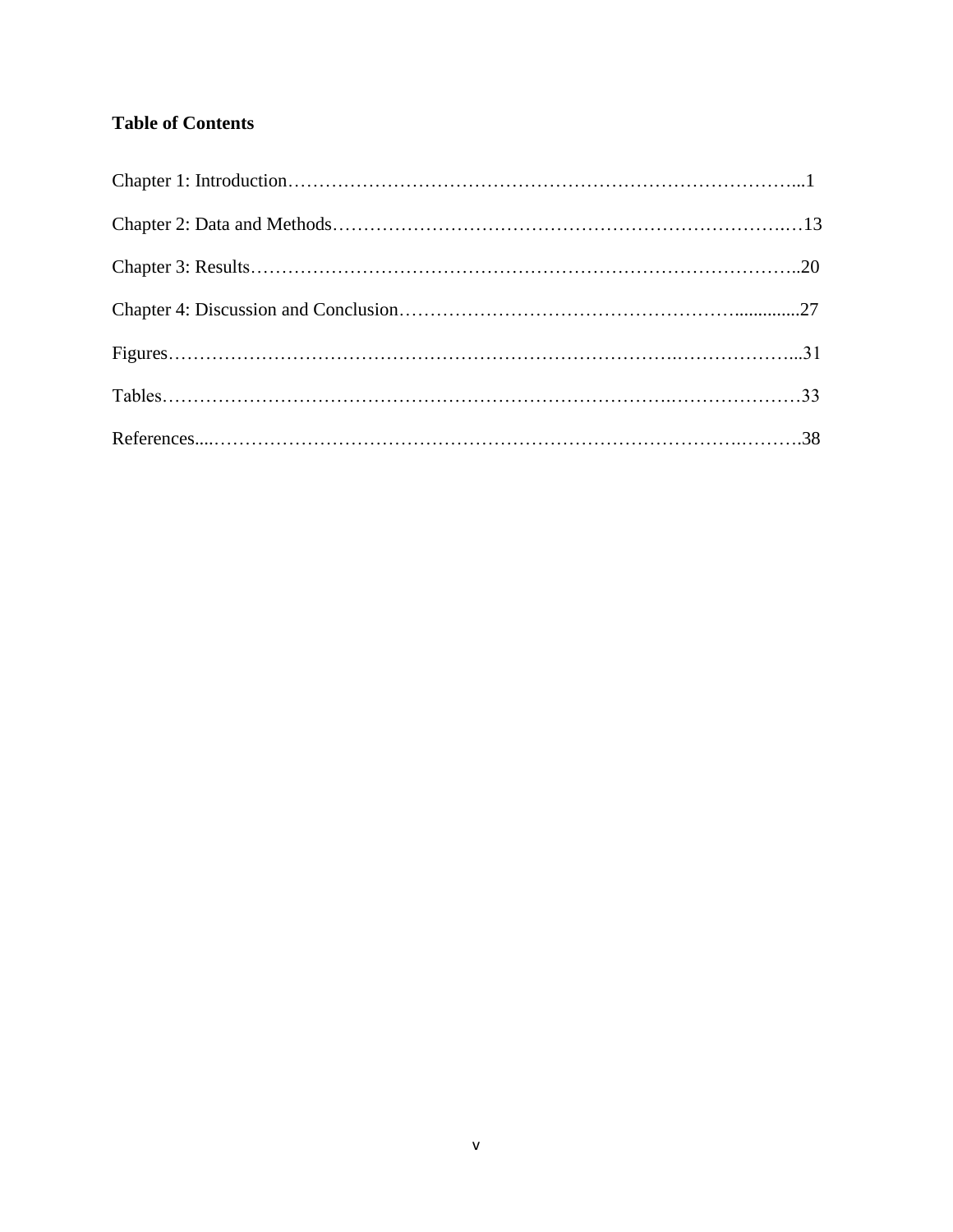#### **Chapter 1: Introduction**

The purpose of the Food Stamp Program, renamed the Supplemental Nutrition Assistance Program (SNAP) in FY 2008, is to increase the food purchasing power of low-income households so that they can maintain a nutritious diet. Because it is an entitlement program, food stamps are funded for anyone who is eligible. In FY 2009, SNAP served over 40,000 people with an average of \$133 in monthly benefits to purchase groceries. While SNAP has played a particularly important role in the nation's safety net during the recession, the program remains underutilized.

In FY 2009 the participation *rate* (i.e., fraction of people eligible for benefits who actually participate) was only 62 percent for the U.S. population as a whole and varied dramatically by subgroup. Fewer than 41 percent of eligible elderly adults, nondisabled childless adults subject to work requirements, and individuals living in households with incomes above the poverty line participated in the program. The rate of participation was also low among eligible individuals in households with earnings (56 percent), those in households with no income (50 percent), noncitizens (48 percent), and children living with noncitizen adults (55 percent) (Leftin, 2009).

In the past decade, in-line with welfare reform efforts and the increasing attention on supports for low-income working households, a significant focus has been to extend the reach of SNAP to working households. As Besharov (2000) argues, the Food Stamp program was "built around the non-working poor and therefore participation by the working poor looks like an afterthought." Explanations for low "take up" rates among working households involve a combination of structural barriers and household dynamics. These factors include the temporary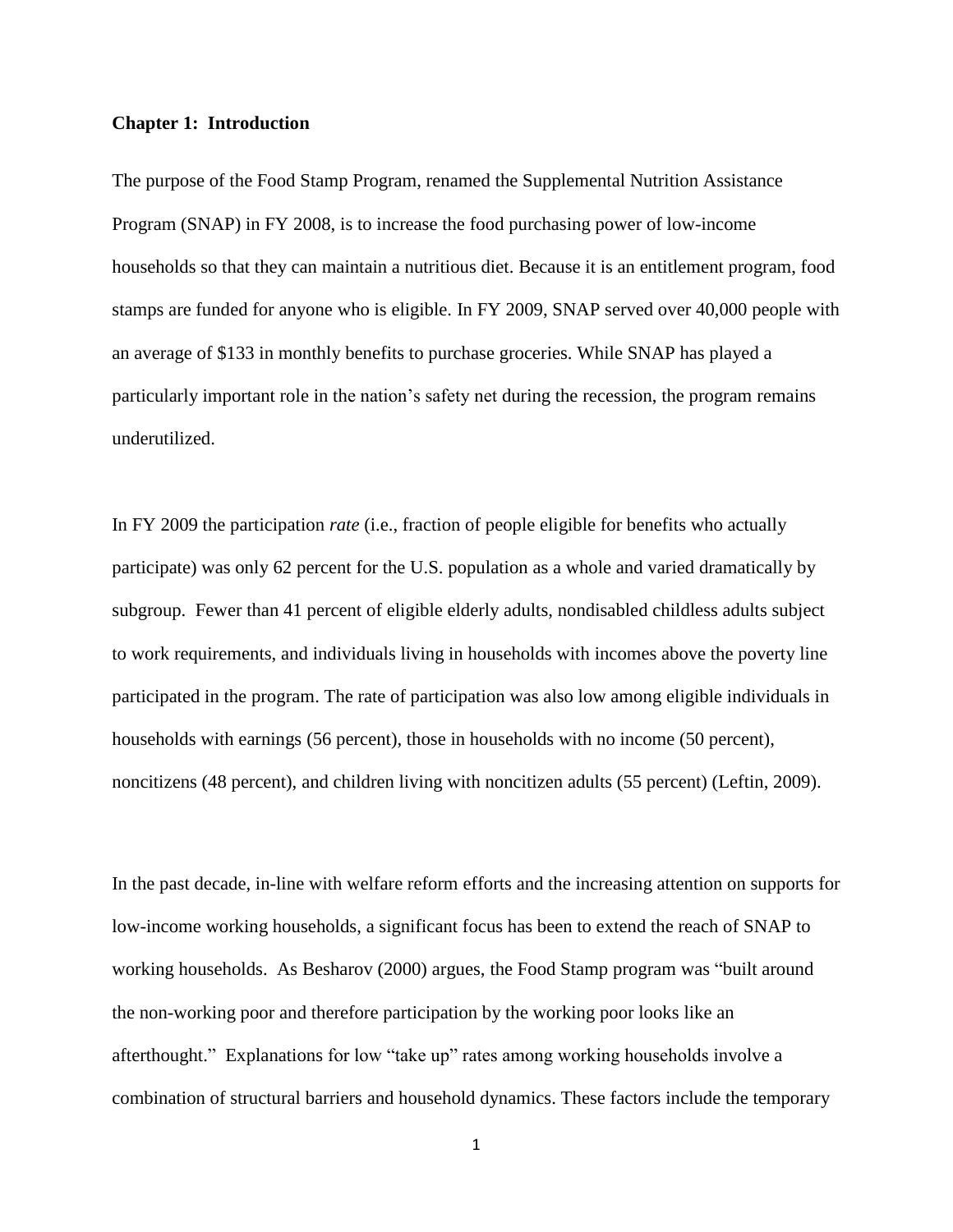nature of households' poverty status (Zedlewski, 2004, Farrell and Stapleton, 2003); the difficulty of accessing the program (McKernan and Ratcliffe, 2003); household composition factors; lack of awareness about the program; and low perceived benefits of participation in the program. SNAP is a means-tested program with an income limit at 130% of poverty, although a categorical eligibility policy which states were allowed to adopt beginning in fiscal year 2002 enables households with incomes above 130% to participate if certain requirements are met. The poverty threshold for a family of four was roughly \$22,050 in the 48 contiguous United States.<sup>1</sup> Yet, Leftin (2009) finds that participation among households approaching the already fairly restrictive eligibility cut-offs is lower than among poorer families.

A key provision of the American Recovery and Reinvestment Act of 2009 (ARRA) as related to the Food Stamp Program, was to raise the maximum food stamp allotment by 13.6%. Previous research reveals that recipients spend more than one half of their benefits within a week of receipt, a pattern that has a multiplicative effect on overall economic activity (Olander et al, 2006). Economists estimate that every \$1 in additional SNAP benefits generates \$1.84 in total economic activity, and that the estimated \$20 billion of increased SNAP benefits over the next five years will create an estimated \$36.8 billion in economic activity (USDA, SNAP Recovery Plan Update, 2010).

Although the ARRA provision for increased food stamp benefits was not intended to encourage greater take up among eligible working families, it provides a serendipitous opportunity to explore the participation dynamics of this historically under-enrolled group. The central

 $\overline{\phantom{a}}$ 

<sup>1</sup> *Federal Register*, Vol. 74, No. 14, January 23, 2009, pp. 4199–4201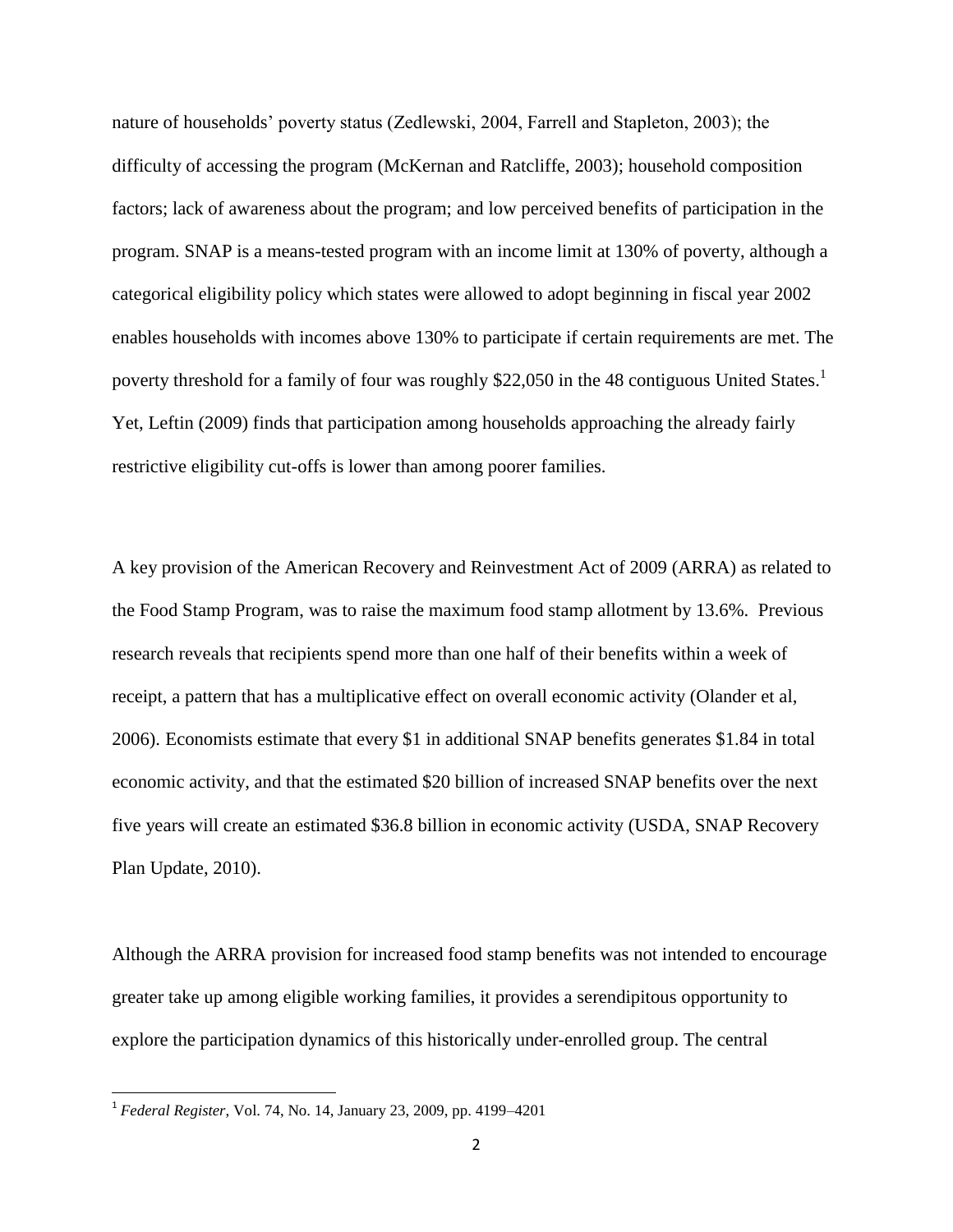hypothesis of the present paper is that the introduction of more generous benefit levels will draw more households with earnings at the upper boundary of eligibility into the program (above 100% of the federal poverty level). To test this hypothesis I use data from the SNAP Quality Control Databases from fiscal years 2003 through 2009, a surveillance system that tracks the population of food stamp participants on a monthly basis for the purpose of checking for errors in eligibility findings or amount of benefit issuance. For each month during the observation period I calculate the distribution of particular population subgroups according to specific combinations of demographic and economic characteristics (e.g., household composition, expected benefit levels, ratio of household income to federal poverty thresholds). The dependent variable for this study is the percent of households with earnings above 100% of the federal poverty threshold. I use multivariate estimation strategies to assess the extent to which changes in the share of these "working poor" households can be attributed to the ARRA benefit increase, net of controls for other time-varying demographic factors, administrative barriers, and economic conditions. I employ lagged measures of unemployment rates and ARRA policy effects to account for delays in information diffusion among eligible individuals and households concerning the benefit increase.

### **A Framework: Costs and Benefits for Working Families**

Several studies provide a useful framework for analyzing uptake by working households through the lens of costs and benefits of participation. As McKernan and Ratcliffe (2003) identify in their study on employment factors influencing program participation, the costs of participation are higher for working households when administrative barriers are high, when the applicant works multiple jobs or changes jobs frequently, or when there are fewer adults in the household. The theory is that if an earner works multiple jobs or changes jobs frequently, that he/she will not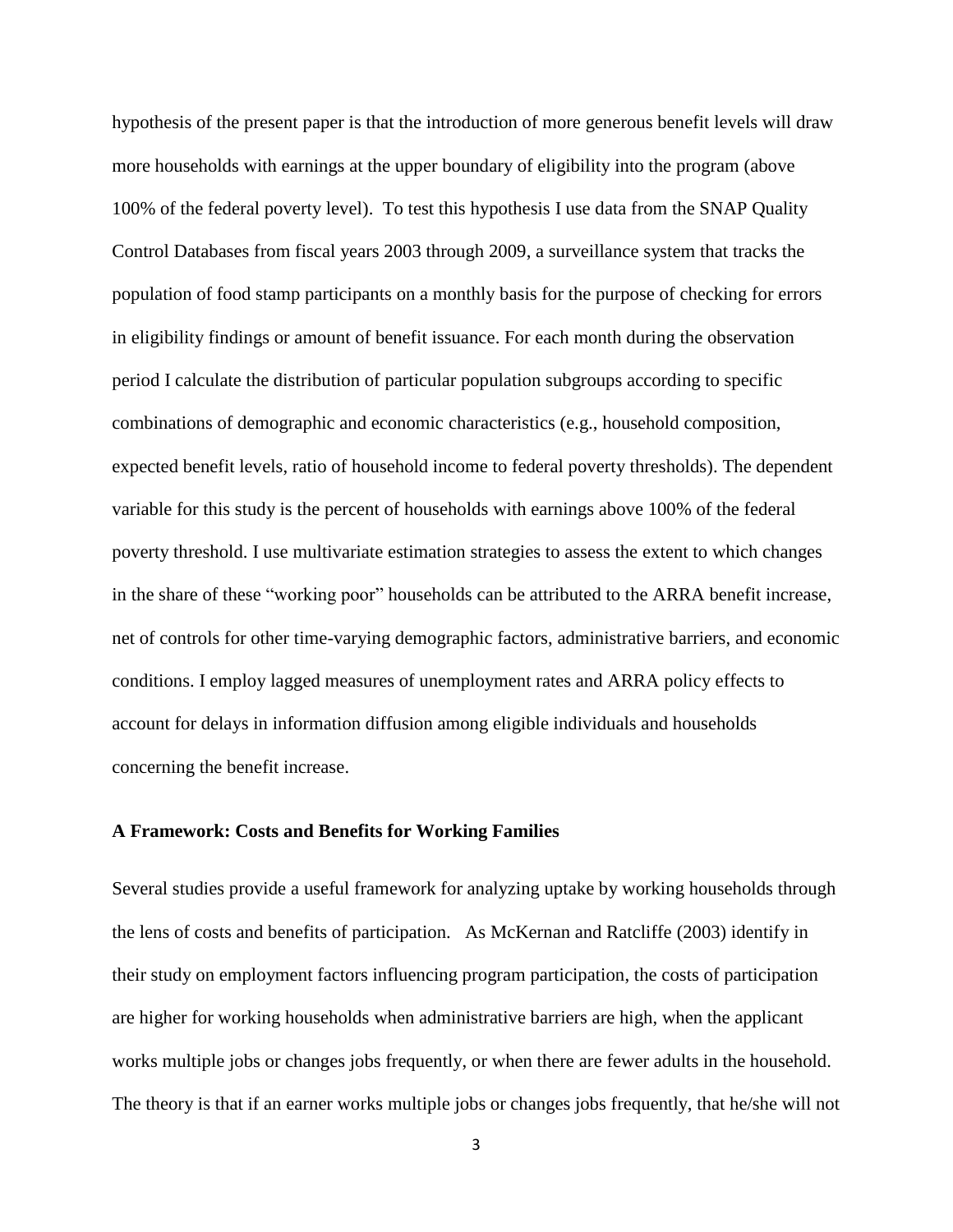have the time to complete an application. In contrast, when there is only one adult in the household (as opposed to two, particularly if one adult is not working), costs will be lower. To examine those possibilities, the present study accounts for the percent of multiple adult versus single adult households with children to explain changes in participation levels post-2009. While I will not able to use number of jobs or hours worked due to data constraints, consistent with the McKernan study, I include variables for household composition percentages, particularly the percentage of multiple adult households and household size.

The flip side of explaining uptake among working families is the benefit level families can expect to incur. According to McKernan and Ratcliffe (2003), the benefit of participating goes up when the households' SNAP benefit is higher. They use allowable income deductions as a proxy for benefit level, whereas this study will use actual benefit levels, broken out as a percentage of the maximum benefit (1 to 25%; 26 to 50%; 51 to 74%; 75 to 99%; 100%).

#### **Household Composition Dynamics**

Household composition dynamics may play an important role in whether working families choose to access SNAP benefits, and variables measuring changes in household dynamics are used in this study to help assess whether a benefit increase did in fact draw different kinds of working families into the program – households that may not have chosen to participate without the increase. Female-headed households may be more likely to access the program than are married households or households with multiple adults. This may be for several reasons – married couples or households with multiple adults may face greater stigma in accessing public benefits; these households may also have less experience accessing other types of benefits,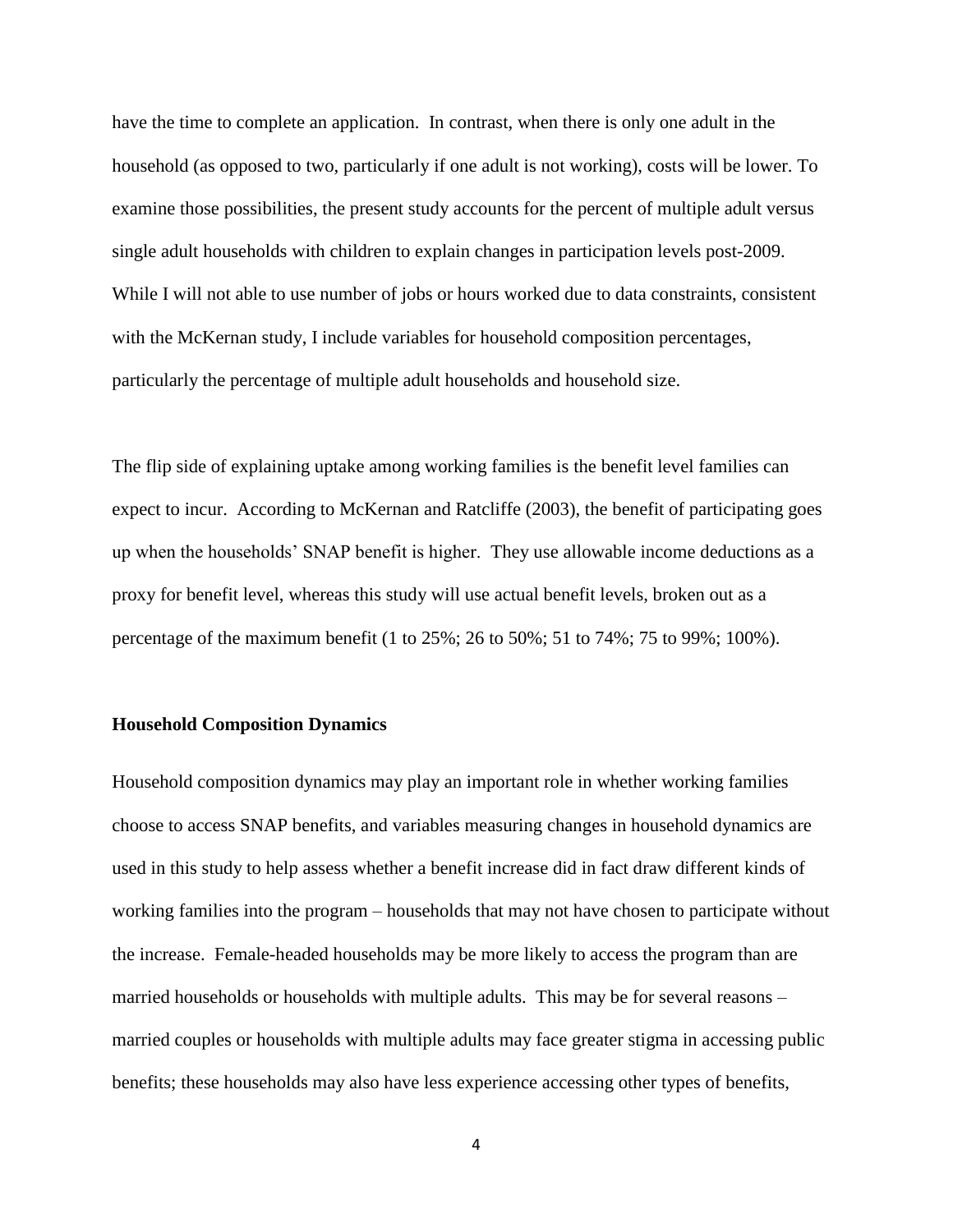including TANF or child support, which may make them less likely to be aware of the SNAP program; and finally these households may access a lower benefit, particularly if there are two earners, since SNAP benefit levels are determined in part by the amount of income in the household. Households with two earners therefore may be less apt to participate and more likely to be induced to participate by a higher benefit level. The effect of a higher benefit may be ambiguous among households with multiple adults but only one earner, since while the above disincentives may exist, the costs of applying would also fall because the non-working adult would not have to miss work to apply.

Another household dynamic that may play an important role in uptake decisions by a working family is the number and age of children in the household. Research shows that the presence of a child under 6 is one of several key poverty "triggers" that may cause a family to enter poverty (Farrell et al 2003). This may be especially true because young families will also tend to consist of younger, less experienced adults who have not yet reached their peak earning potential. It is therefore likely that families with older children would be the most induced by a higher benefit level to participate in the program. In addition, evidence reveals that working households are larger and more likely to have children than other FSP-eligible households (McConnell and Ponza, 1999). So, I hypothesize that smaller families with older children may be more likely to be drawn into the program due to the benefit increase than larger families or families with younger children.

Finally, a household having a nondisabled, childless adult (ABAWD) may be more likely to participate with the increased incentive, although effects on ABAWDs may be hard to disentangle due to other ARRA provisions. In 1996, the Personal Responsibility and Work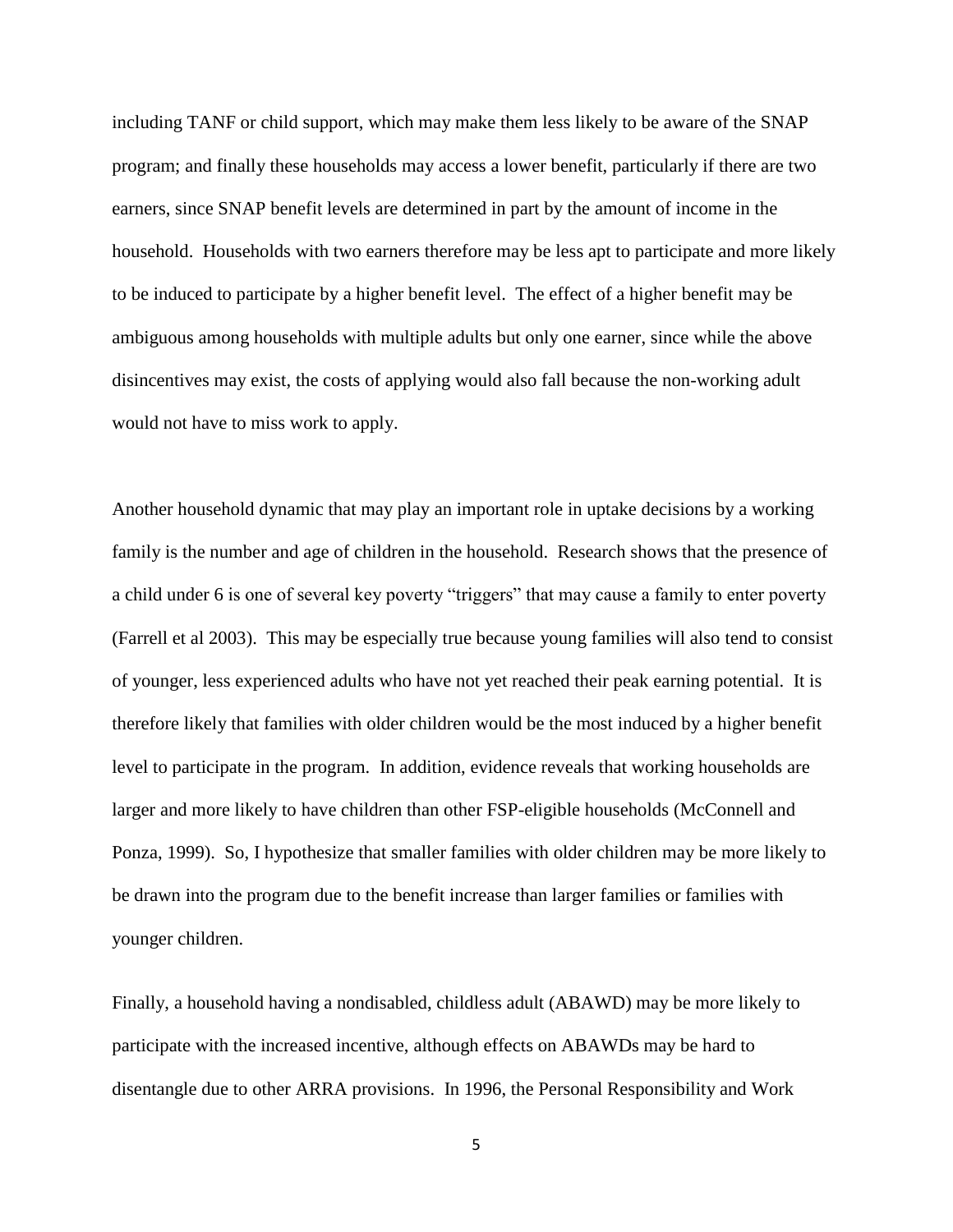Opportunity Act (PRWORA) instituted a three month time limit for benefits for every thirty-six months for ABAWDs who are not working or participating in an approved work-related program at least twenty hours a week. Since PRWORA, states have requested waivers to extend this time limit, especially in areas with high unemployment, and the Recovery Act entirely removed the time limit due to expectations that ABAWDs may face prolonged unemployment in this economy Waivers from ABAWD time limits have been found to increase food stamp caseloads (Ziliak et al. 2003; Wilde et al 2000). Even though ABAWDs with earnings would not be subject to the time limit, I would hypothesize that some portion of ABAWD participation might rise due to the relaxed regulations rather than the benefit increase.

### **Administrative Burden**

As Dion and Pavetti (2000) note, about 5 percent of eligible non-participant households in the National Food Stamp Survey responded that too much money, time, and hassles were involved in participating in SNAP. In the National Survey of America's Families (NSAF), 10 percent of former welfare families and 17 percent of non-welfare families reported leaving food stamps because of administrative problems or hassles.

The 2002 Farm Bill, which authorizes the Food Stamp Program, formalized ten new options designed to improve the delivery of food stamp benefits to eligible households (Dean and Rosenbaum, 2002). Many of these options make the program more accessible for working families. Implementing face-to-face interviews only once a year rather than at every recertification means that households only need physically go to the food stamp office annually, easing the burden on full-time workers. The 2002 Farm Bill also formalized a state option to use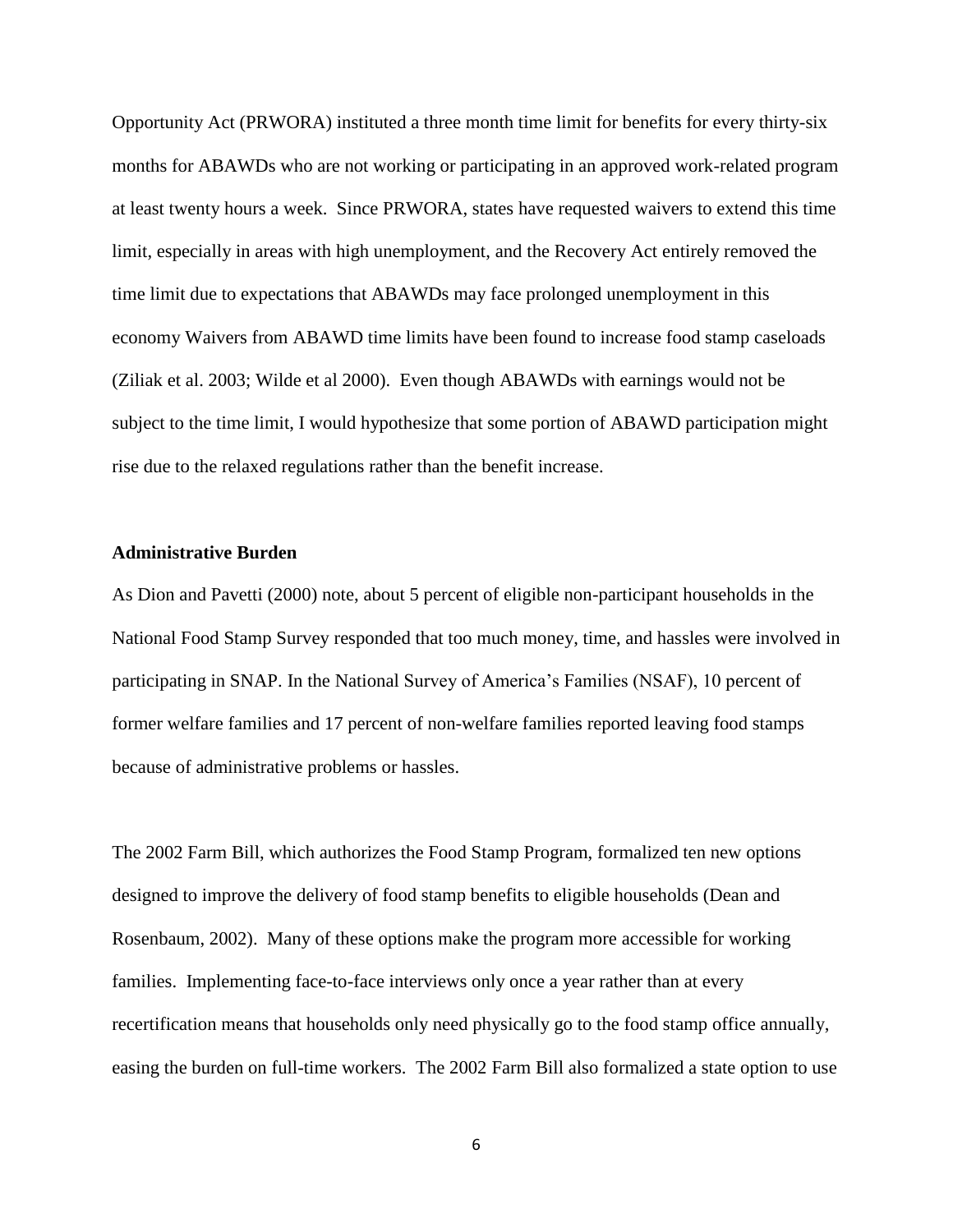semi-annual reporting for families with earnings. States that used to require families with earnings to recertify every three months due to their rapidly varying circumstances were then able to extend certification periods to six months. Finally, the Farm Bill also included a simplified reporting provision. SNAP requires families to report changes in household circumstances (for example, due to the birth of a child), changes in income (for example, due to a new job), or changes in work hours. Households with earnings tend to experience many changes that can make reporting onerous. The "simplified reporting" option eased the reporting requirements, both relaxing the burden on working families as well as relaxing the burden on state agencies struggling to keep track of all the changes. Studies on the effects of specific food stamp policies provide important insights. Shorter recertification periods have consistently been found to reduce food stamp participation (Currie and Grogger, 2001; Hanratty, 2006; and Kabbani and Wilde, 2003), whereas the effect of simplified reporting options and the implementation of an electronic benefits program (rather than paper coupons) are mixed (Currie and Grogger, 2001). Some studies find an increase in caseload whereas other studies find no effect. Due to data constraints, I simplify the concept of "administrative costs" — which could include certification length, access to EBT, and reporting requirements — into the certification period and categorical eligibility variables. With measures of administrative costs I am able to estimate the effect of the benefit increase on uptake by working families, net of these other incentives.

#### **Program Awareness/Preferences**

Several studies highlight the importance of program awareness and personal preferences when considering uptake by working families. Some families simply have a preference for or against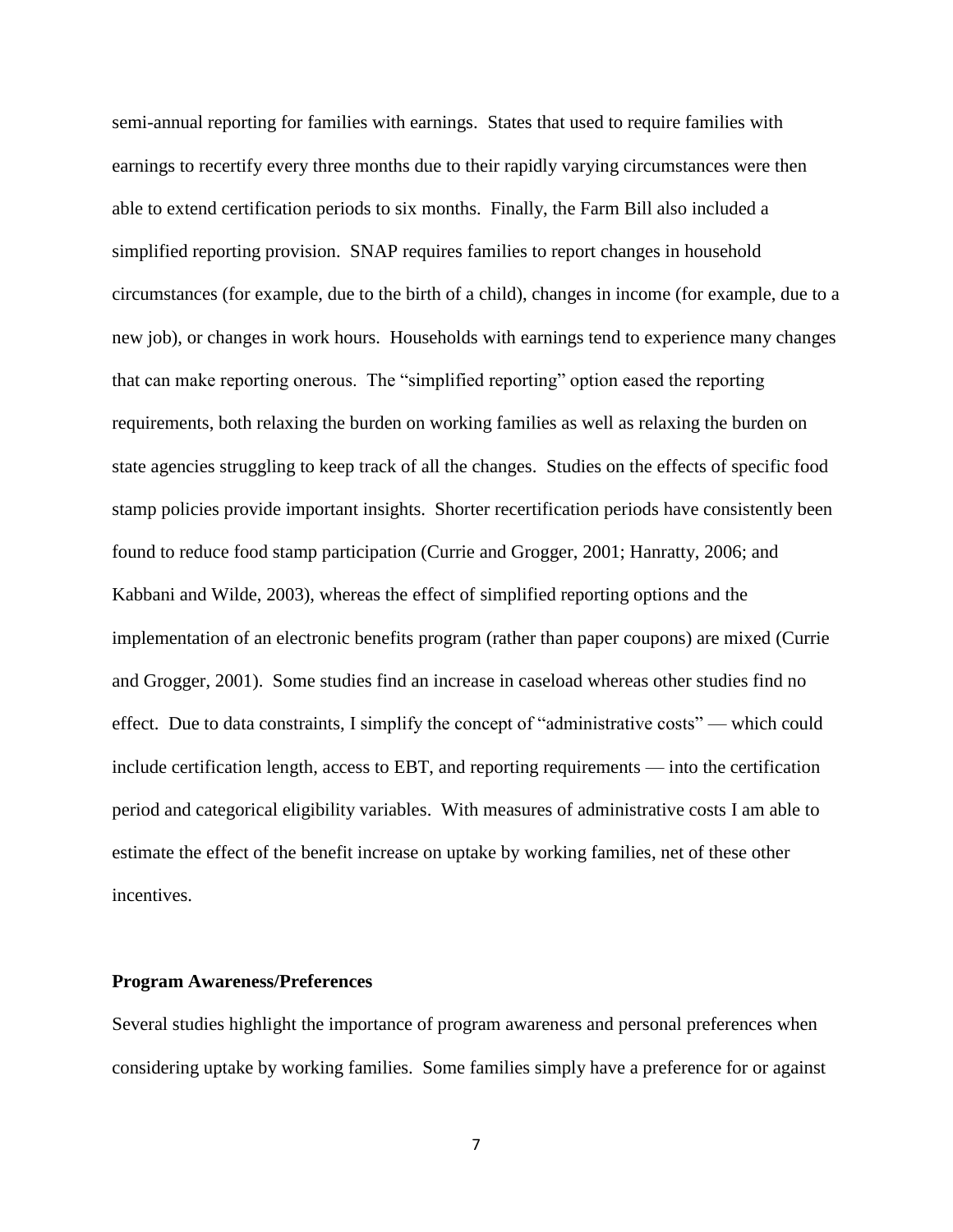receiving government benefits, which could be dictated by household composition, region, or demographic characteristics (McKernan and Ratcliffe, 2003). This preference can be measured tangentially (for example, by a household's choice to participate in other government benefits), but participation in other programs may also be due to economic conditions. I attempt to control for preference level in this study by including a variable for region. Including household dynamic variables may also capture preference to the extent that certain family types (femaleheaded, for example), may face less stigma by applying for food stamps. It is not possible to account for general levels of public awareness in the present study. This is unfortunate, given that as recession-induced economic hardship increased there was likely to be a proportionate increase in information seeking about government support programs. This "omitted variable" may bias the estimated effect of the benefit increase on uptake by working families in the present paper.

#### **Expected Benefit Levels**

Finally, because food stamps are a means-tested program, and households receive a lower benefit the more income they have, a last reason posited for low participation among working families is the expected benefit level. Leftin (2009) notes that families eligible for 1 to 50 percent of the maximum benefit participate at a much lower rate than do families eligible for a greater benefit (51 to 100 percent of the maximum).

Food Stamp benefits are calculated with the starting point of the family's maximum food stamp allotment. In general, each eligible household receives the maximum benefit based on its household size, minus 30 percent of net income. Net income is based on the household's total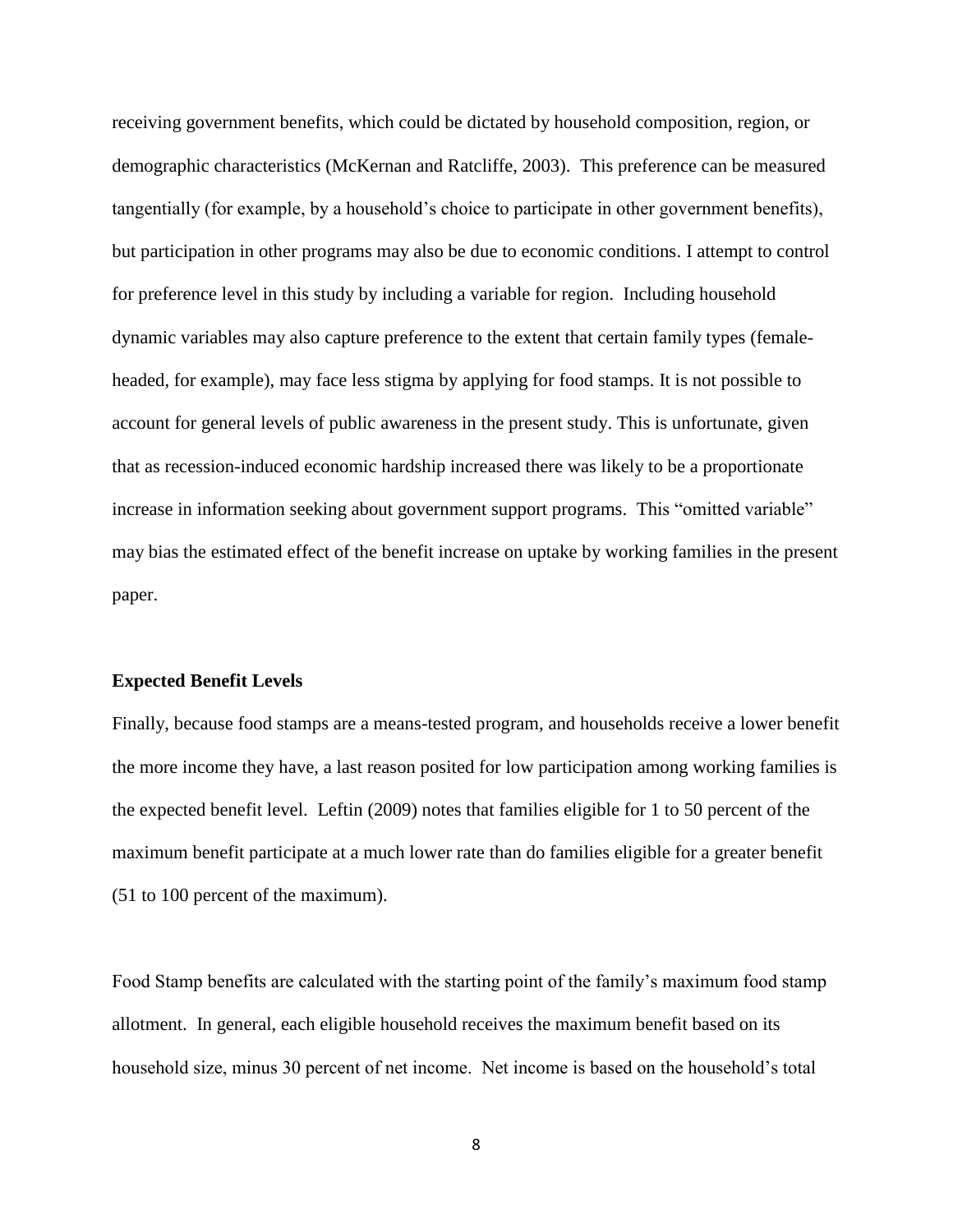cash income from earnings, welfare, and other sources, minus certain allowable deductions such as utility costs and shelter expenses (Wilde, 2001). If this calculation brings the food stamp allotment below a certain point, the household is instead eligible for the minimum food stamp allotment (\$14 to \$16 in FY 2010).

The Thrifty Food Plan serves as a national standard for a nutritious diet at a minimal cost and is used as the basis for maximum food stamp allotments. Along with the Thrifty Food Plan, USDA maintains three other food cost plans: low-cost, moderate-cost, and liberal. The market baskets for each of these plans specifies the types and quantities of foods that people could purchase and prepare at home to obtain a nutritious diet at each cost levels. For each food plan, there are 15 market baskets—one for each of 15 age-gender groups. The Thrifty Food Plan represents food expenditures in the bottom quartile of food spending (Carlson, Lino, and Fungwe, 2007).

Food Stamp maximum allotments are established based on the annual Thrifty Food Plan, set in June, but only actually adjusted in October at the beginning of the new federal fiscal year. This means that by the time the new maximum benefit is set, 16 months have gone by. According to empirical studies, this time lag means that the maximum benefit has actually fallen short of the Thrifty Food Plan calculation for the majority of the time (Hanson, 2008). The only major increase in the maximum allotment occurred in 1988 with the Hunger Prevention Act, which set the maximum food stamp allotment at 103% of the Thrifty Food Plan. This provision was reversed under PRWORA in 1996.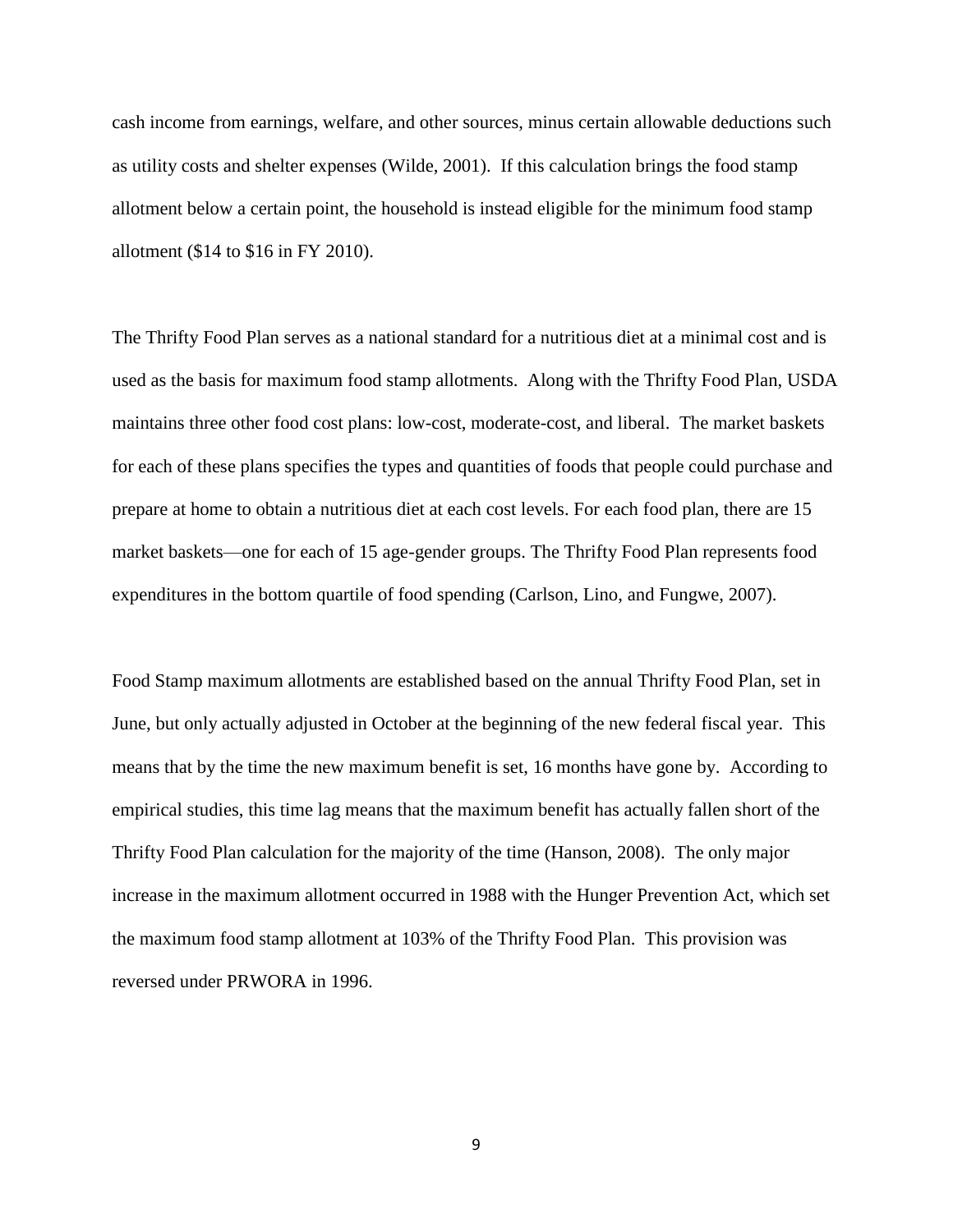Food stamp studies have simulated what would happen if the benefit reduction rate (currently 30 cents for each additional dollar of income) was reduced or if the maximum benefit level decreased. Hagstorm (1996) found that participation is relatively responsive to changes in the benefit reduction rate. For example, reducing the benefit reduction rate to .10 increases participation by nearly 13 percent (nearly 157,000 couples). Changing the benefit reduction rate to .50 results in a 14 percent decrease participation, while a 100 percent tax rate on benefits reduces participation by 22 percent. Hagstorm also noted that an increase in the maximum benefit has two effects. It increases the food stamp benefit for all food stamp-eligible couples who receive benefits. It also raises the break-even point, the level of income at which benefits equal 0, making additional households eligible to receive benefits. His simulation results indicate that decreasing the maximum benefit by 25 percent lowers the proportion of asset-eligible households predicted to participate in the program to 8.29 percent, a 13.6 percent decrease in participation. Interestingly, participation appears to be more responsive to decreases than to increases in the maximum benefit. A 25 percent increase raises participation to 10.27 percent, an increase of 7.0 percent.

### **Economic Conditions**

There is an extensive literature measuring changes in food stamp participation attributable to changes in the economy versus changes in program policy. For example, studies from the 1990's examined the decline in food stamp participation based on the economic expansion as opposed to welfare reform under PRWORA (Kornfeld 2002; Currie and Grogger 2001; Gleason et al. 2001). These studies suggest that welfare reform rules under PRWORA could account for anywhere from a negligible amount of the decline to 30 percent. Generally a much greater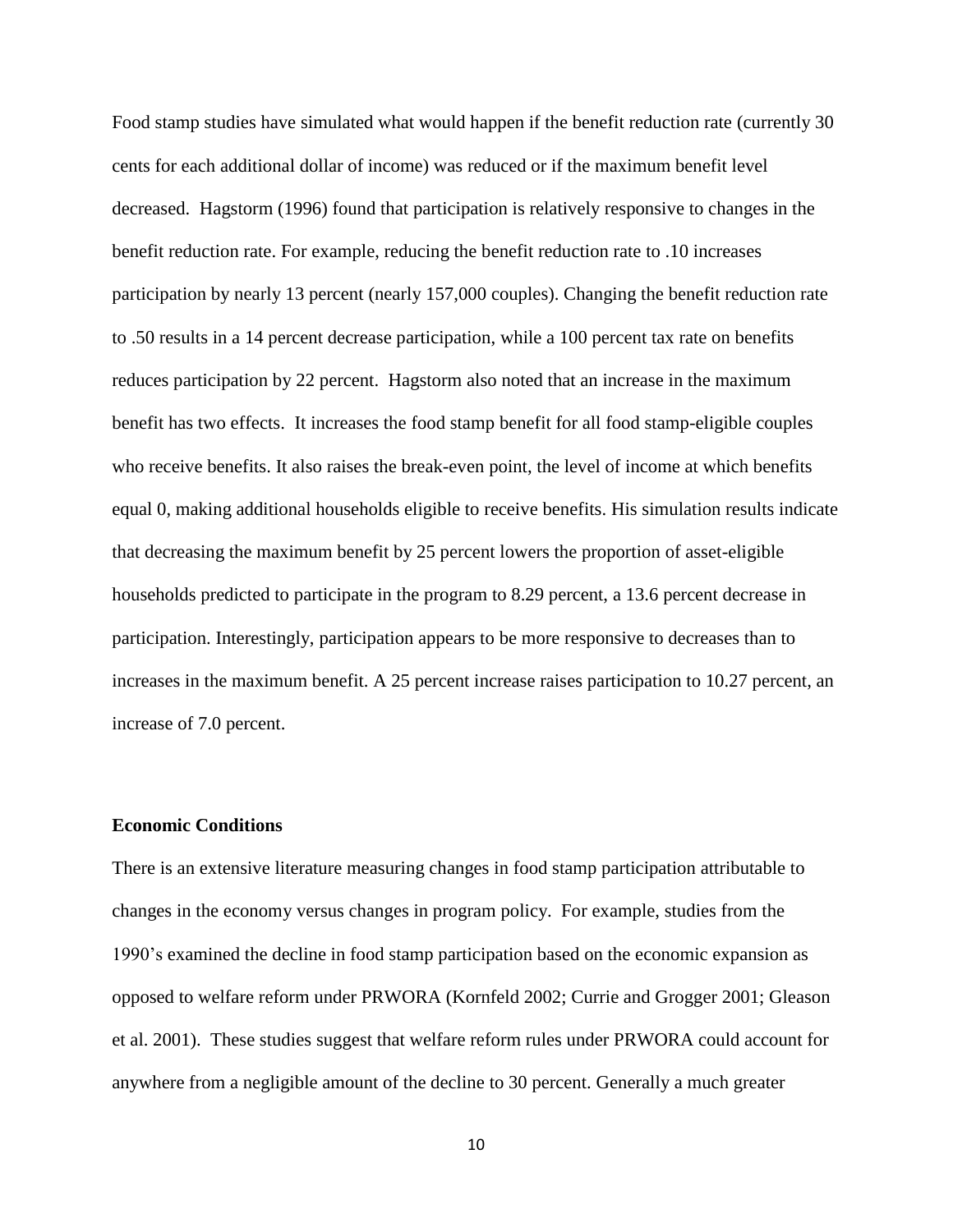percent of the decline is accounted for by the expanding economy in these studies, although the connection between economic conditions and SNAP participation has changed in the past decade. Finnegold (2007) provides descriptive statistics comparing participation trends in this decade to the prior two decades. He shows that in the prior two decades, enrollment rates in the food stamp program closely mirrored unemployment rates. However, this trend severed in the early 2000's, and enrollment increased even as unemployment decreased, lending support to the claim that policy changes have in fact been effective at drawing more families with income into the program, independent of economic factors. I use two variables to control for economic conditions in the current paper: the national unemployment rate and the lagged national unemployment rate from the U.S. Department of Labor, Bureau of Labor Statistics.

One key debate in the literature is whether to use a static or dynamic model when measuring the impact of the state of the economy versus policy change on food stamp caseload. A dynamic model attempts to assess cyclicality and patterns of entry and exit into the program. For example, such a model might incorporate a lagged unemployment variable to capture the effect of a sluggish economy on caseload change. In the context of the current investigation, a dynamic model may have particular merit as the decision of working families to enter the program may be a function of both the benefit increase as well as the length of the recession. To account for that possibility, I include a lagged unemployment variable in the present analysis.

### **Poverty Spells**

It is well established that working families, unlike the elderly and disabled tend to experience *spells* of poverty rather than prolonged periods with incomes below federal poverty limits.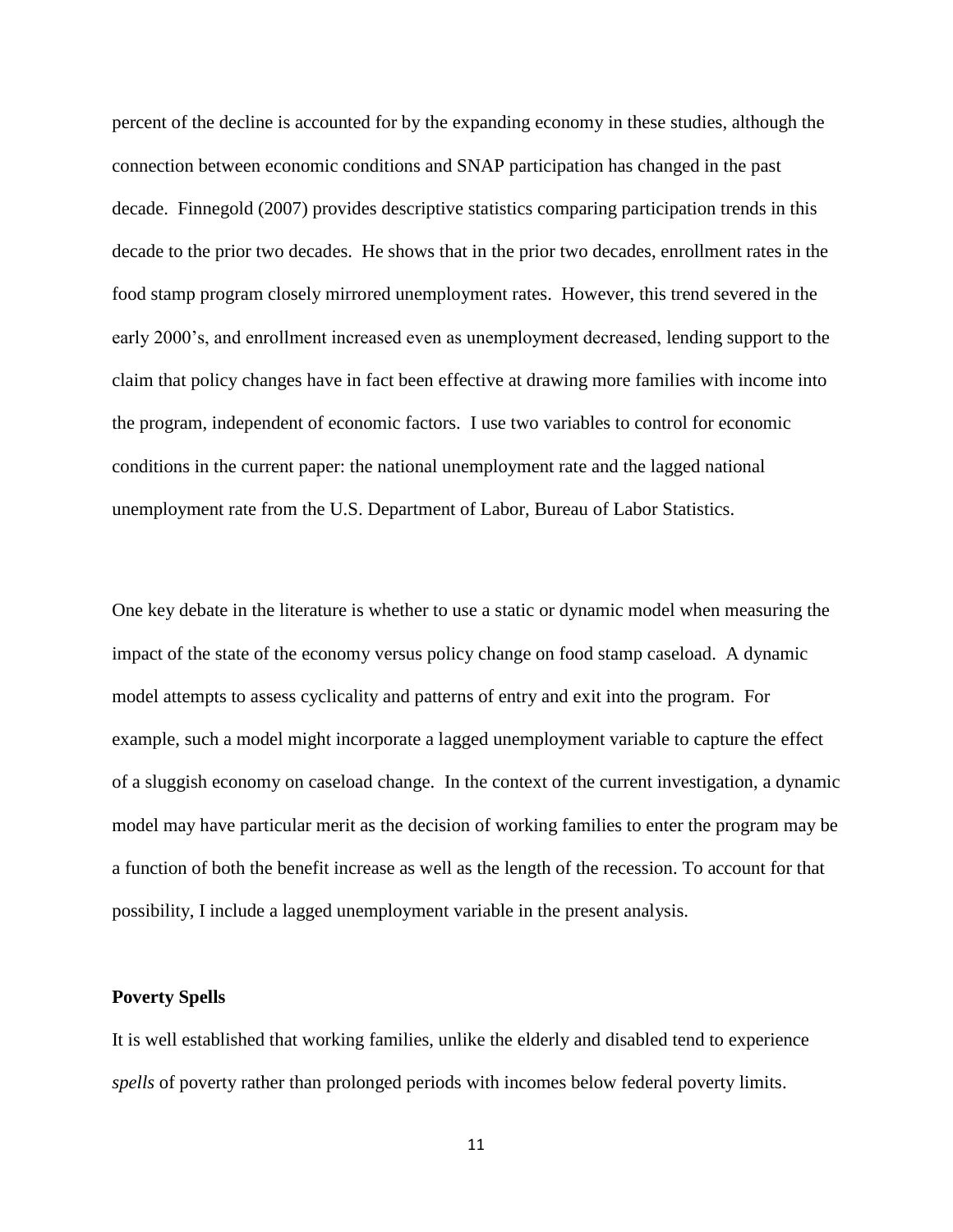Working families may expect to be in poverty for a shorter time period and hence may not consider it worthwhile to take the time to apply and/or update the food stamp office on any changing circumstances. In their analysis of non-participating, eligible households, Farrell and Stapleton (2003) found that non-participant households experience much greater variability in their monthly income and earnings than participant households. In particular, before the months leading up to the reference month, the mean income of non-participating, food-stamp eligible households fell by much more than mean income of participant households; similarly, their mean income grew much more rapidly after the reference month. As the authors discuss, this is consistent with the premise that expectations of higher future income explain why some nonparticipant households do not participate. In this study, I use lagged unemployment as a proxy for long versus short-term poverty and predict that an increase in lagged unemployment would be associated with more participation at higher poverty thresholds. This will help me to isolate the effect of the benefit increase on the participation of "working poor" households from that of the ongoing recession.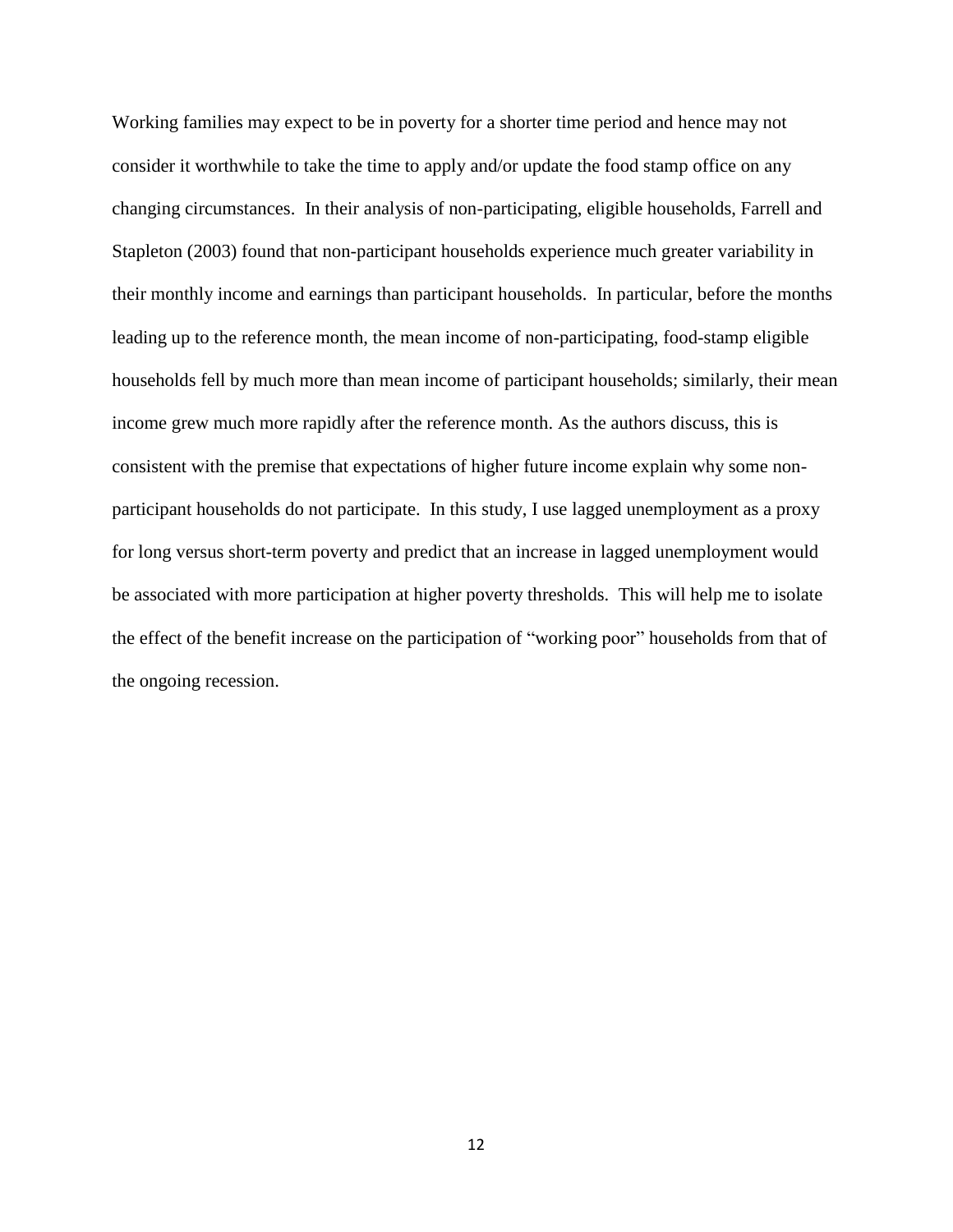### **Chapter 2: Data and Methods**

### **Data**

The data are gathered from the National Supplemental Nutrition Assistance Program (SNAP) Quality Control (QC) system. The QC system is a database that is published annually to assess the accuracy of food stamp eligibility and benefit determinations made by administering state and local program agencies. Each year between 45,000 and 50,000 active food stamp cases are selected for QC review. Annual samples range from 300 to 2400 by state. Approximately 1/12 of a state's annual sample is drawn for review each month by state QC reviewers, and then assembled into a national QC database. These data may be further subject to review by federal QC reviewers. There are both person-level data (for example, employment status), as well as unit-level data (for example, calculated food stamp allotment).

My analysis sample consists of monthly data from fiscal years 2003 to 2009, for a total of 84 observations.

#### **Variables**

The majority of variables used in this study are derived from the demographic and economic characteristics of active SNAP participants during each month of the observation period. Program participants are classified according to different combinations of household composition, income, poverty level, employment status and other characteristics and aggregated correspondingly. These totals are used to calculate the distribution of these subgroups within the population of participants for each of the 84 months. Other time-varying measures are drawn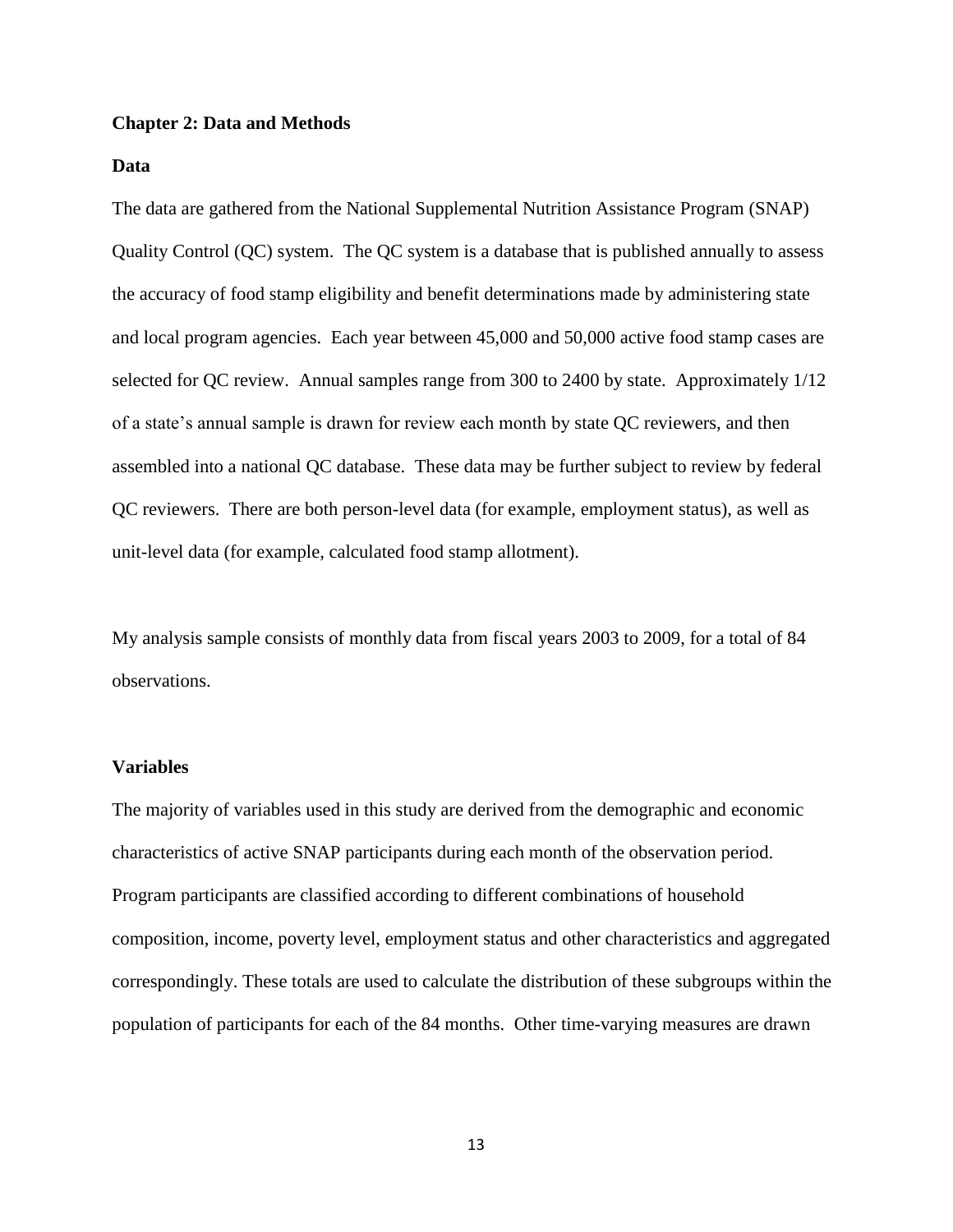from the Census Bureau, Bureau of Labor Statistics, and other sources as described in detail below.

#### *\Dependent variable*

The primary focus of this study is on working families at the upper bound of income eligibility - a subgroup within the U.S. population with historically low rates of participation in the food stamp program. The dependent variable is measured as the percentage of SNAP participants whose household earnings above 100 of the federal poverty threshold.

### *Key Explanatory Variable*

The key explanatory variable, introduction of the ARRA benefit increase, is a binary variable coded 1 if the benefit increase has occurred in a given month and 0 if not. Although the increase in benefit levels officially took effect in April 2009, I develop four alternatives for operationalizing the "start date" of the policy. This will allow me to assess the effect of the benefit increase under different assumptions about the rate of information diffusion among eligible households. The first specification tests whether an effect of the benefit increase is visible almost immediately upon implementation. Under this scenario, observations for months prior to April, 2009 are coded 0 and from that month forward are coded as 1. The second scenario allows for a one-month lag for the benefit increase to affect SNAP enrollment and from May 2009 onward months are coded 1. The third and fourth scenarios assume 2- and 3-month lagged effects, respectively. These are referred to as "June" and "July" effects.

#### *Control Variables*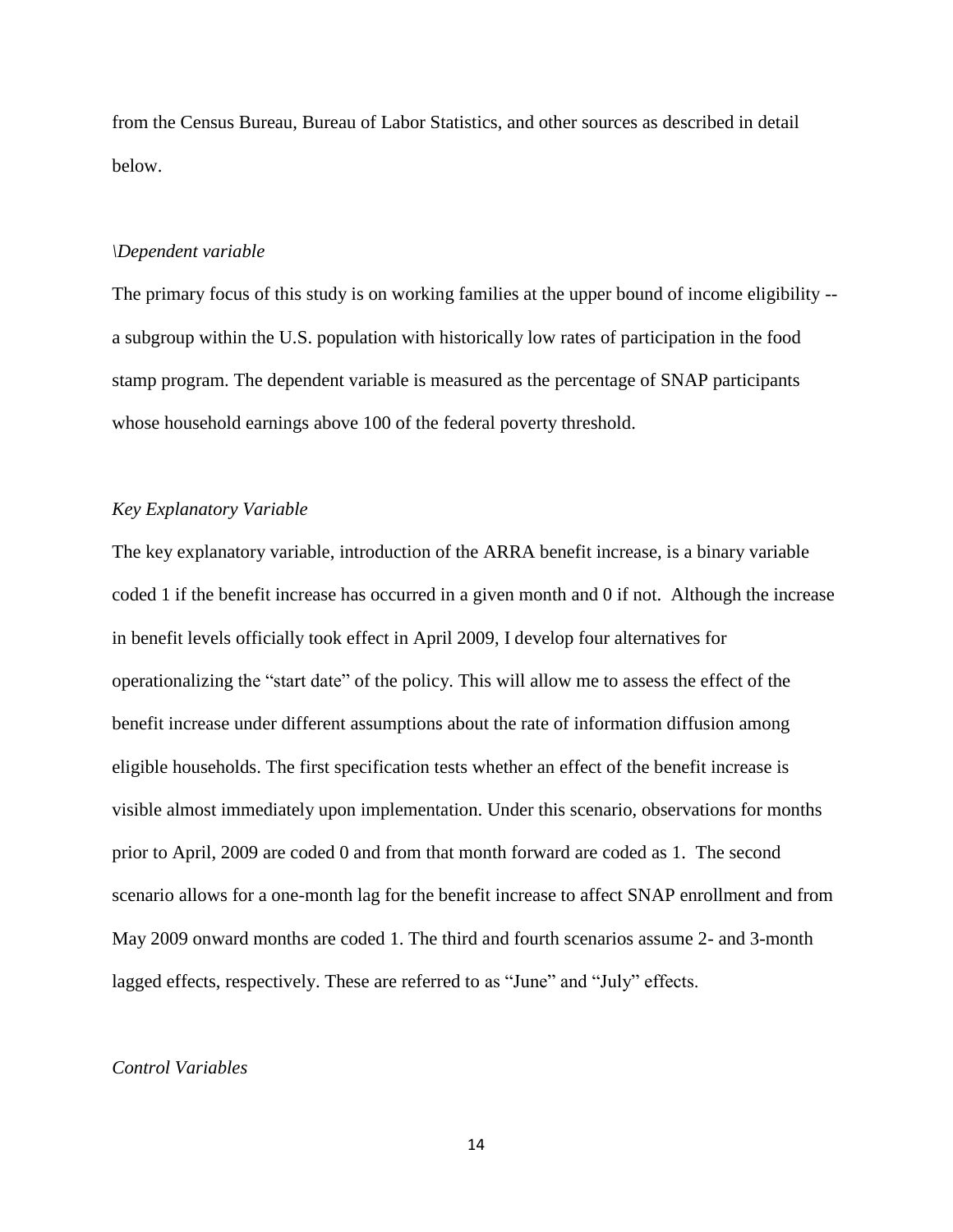The control variables in this study fall into five categories: administrative factors; household composition; expected benefit levels; demographics; and economic variables.

- Administrative factors are drawn from the SNAP Quality Control Database. These variables include certification periods (4-6 months, 7-12 months, and 13+ months, with 1-3 months omitted) and categorical eligibility. Certification periods measure the length of time a household is certified to receive SNAP benefits, after which the households must be recertified to continue receiving benefits. My measure of recertification frequency follows the method used by Kornfeld (2002). Categorical eligibility is coded as a binary variable. This policy is conferred either under broad-based rules under which most households receive a TANF/MOE-funded non-cash service (such as a brochure or handout) that makes the households categorically eligible for SNAP. In its traditional form, categorical eligibility is conferred to households in which all members receive or are authorized to receive TANF, SSI, or GA benefits. Categorical eligibility lifts or removes gross income and asset tests, although households generally must still meet the net income limit.
- Household composition variables are tabulated from the population of active participants that comprise the SNAP Quality Control Database. These household structure variables include: multiple adults with children, single adults with children, adult only, or Able Bodied Adults Without Dependents (ABAWD). The other variables in this category are household size and age of children, with Pre School defined as ages 0-4 and School Age defined as ages 5-17.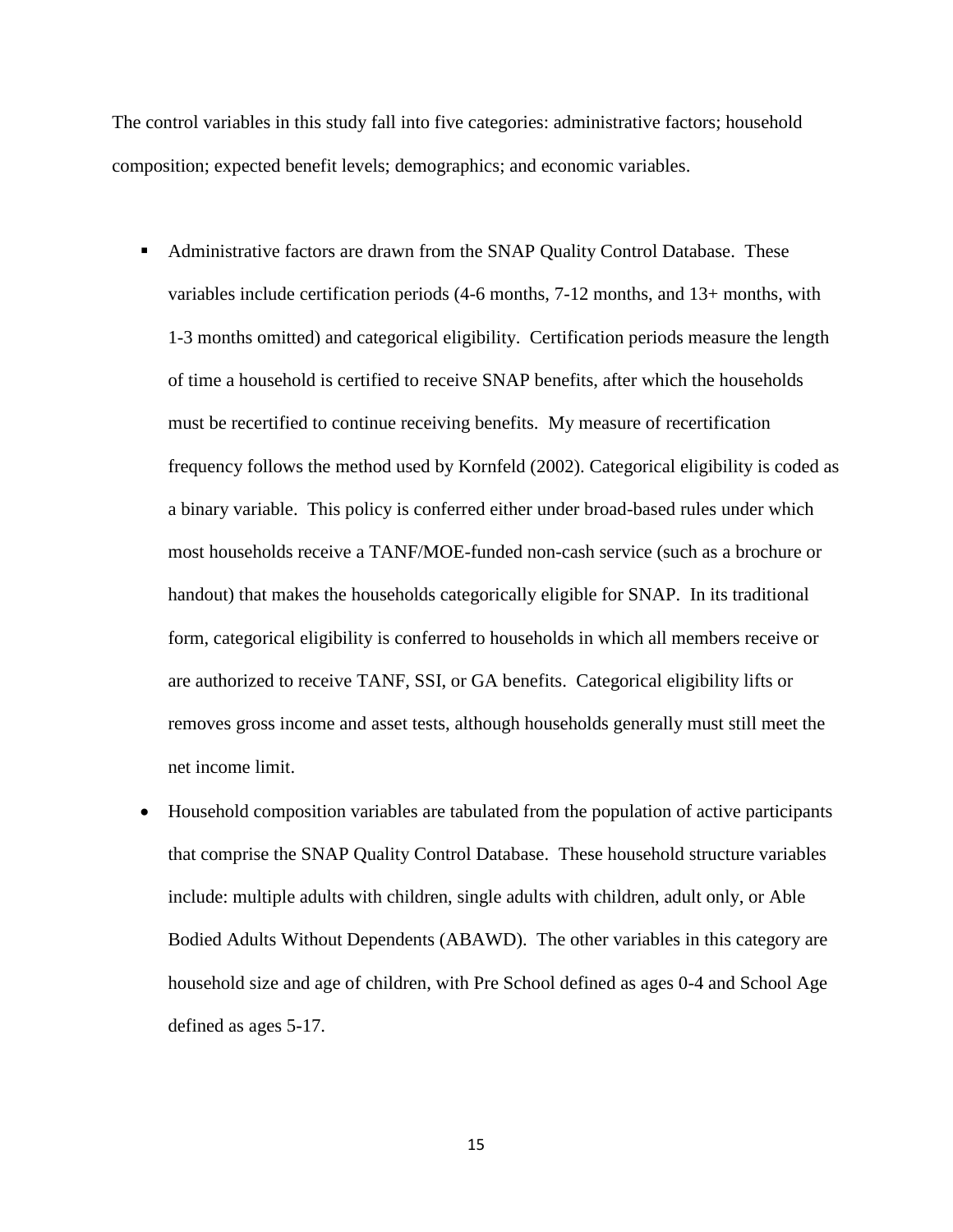- Expected benefit levels are also derived from the characteristics of individuals and households included in the SNAP Quality Control Database. For each household a calculation is made of the ratio of its benefit amount to the maximum allowable allotment for households of the same type. These figures are aggregated by household type for each month of observation. As discussed earlier, the maximum benefit level is established annually based on the Thrifty Food Plan, a national standard for a nutritious diet at minimal cost. The thresholds used in this study are: minimum benefit, less than 25% of the maximum benefit but above the minimum, between 25 and 50% of the maximum, between 51 and 75% of the maximum, between 76 and 99% of the maximum, and the maximum benefit. The benefit levels for fiscal year 2009 are listed in Table 1.
- Demographic variables are created using data from both the U.S. Census Bureau and the SNAP Quality Control Database. The race and years of education variables are from the U.S. Census Bureau, subsection of Income Poverty, and Health Insurance in the United States. These data are missing or incomplete for a large portion of the sample in the SNAP Quality Control Database because they are not necessary to determine the accuracy of food stamp benefit levels, which is the main purpose of the database. Instead, I substitute annual data from the census, using figures for households below 125% of the federal poverty level as a proxy for rates that might be found among food stamp participating households, where the gross income limit for most households is 130% of the federal poverty level.
- Economic variables are from the U.S. Bureau of Labor Statistics. I use monthly unemployment and lagged unemployment rates.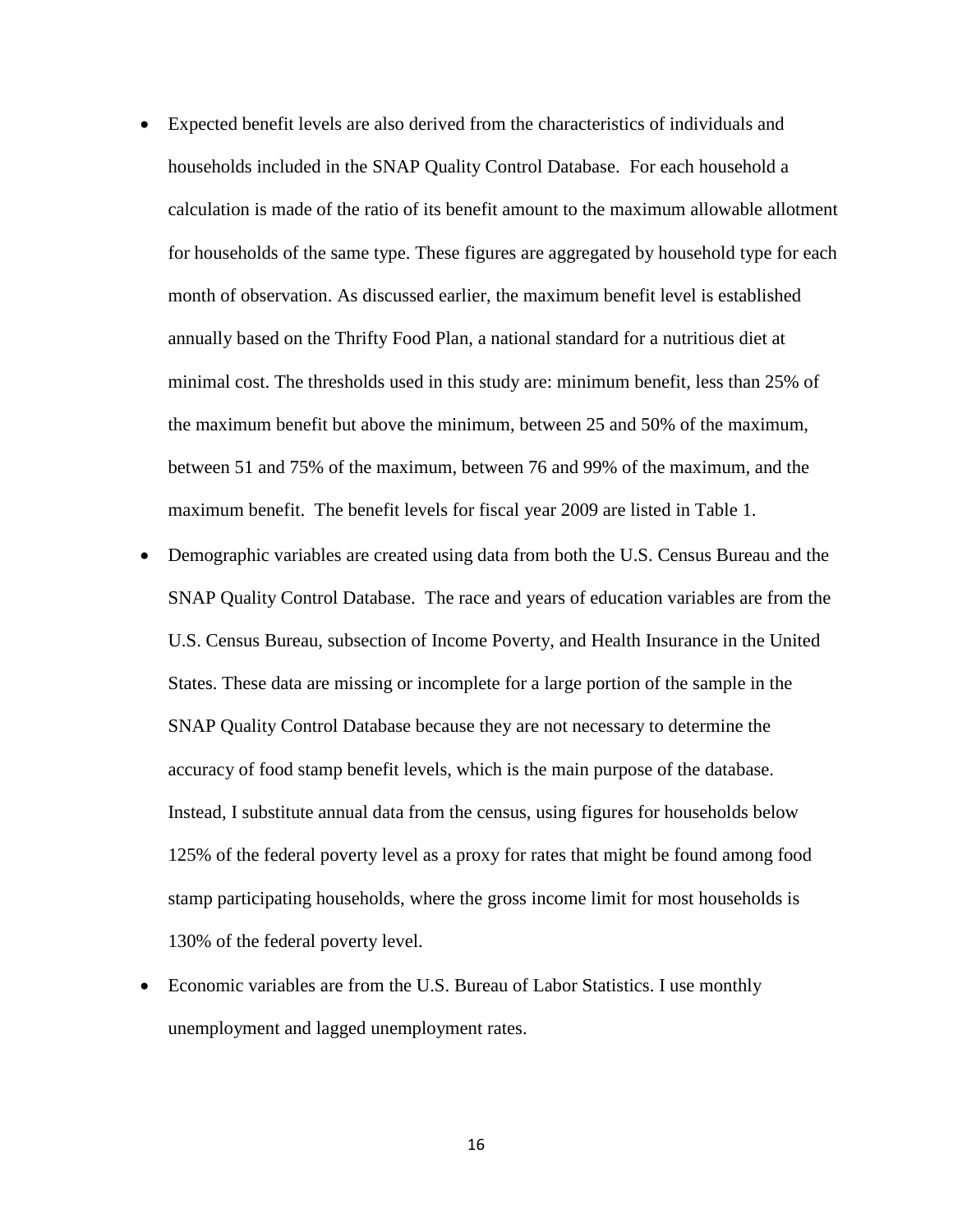#### **Limitations**

While using data from the SNAP Quality Control database enables this study to assess how participant dynamics have changed, one fundamental limitation is that, outside of the controls for the economy, this study does not account for changes outside of SNAP which may have increased eligibility for the program. Kornfeld (2001) discusses this issue and analyzes food stamp participation among subgroups by looking at food stamp participants as a proportion of the relevant population as a whole rather than as a proportion of the caseload. He notes that this enables the study to explore the effect of economic trends and policy changes on both the proportion of the population that is eligible for food stamps and the proportion of eligible persons who actually receive food stamps. For the purposes of this study, there may have been changes specific to this recession that contributed to an increase in eligibility among persons above 100% of the federal poverty level – for example, perhaps there were wage cuts in certain sectors that heavily employ workers at particular wage levels. Or, alternatively there may have been workforce-related trends such as deciding to work longer due to longer life expectancy. Either of these factors could have increased the number of food stamp eligibles over 100% of the federal poverty level, and may have been the driver of proportionate growth among this subgroup (instead of the benefit increase).

While the quality control data allows this study to get in-depth information on working households, there are several key limitations. One is that the data is cross-sectional, so beyond including a lagged unemployment variable, this study cannot differentiate between new families induced to enter the program due to the benefit increase versus families experiencing cyclical short term poverty. The lagged unemployment variable however does allow the study to get at households that are induced to enter more due to the length of the recession than to the benefit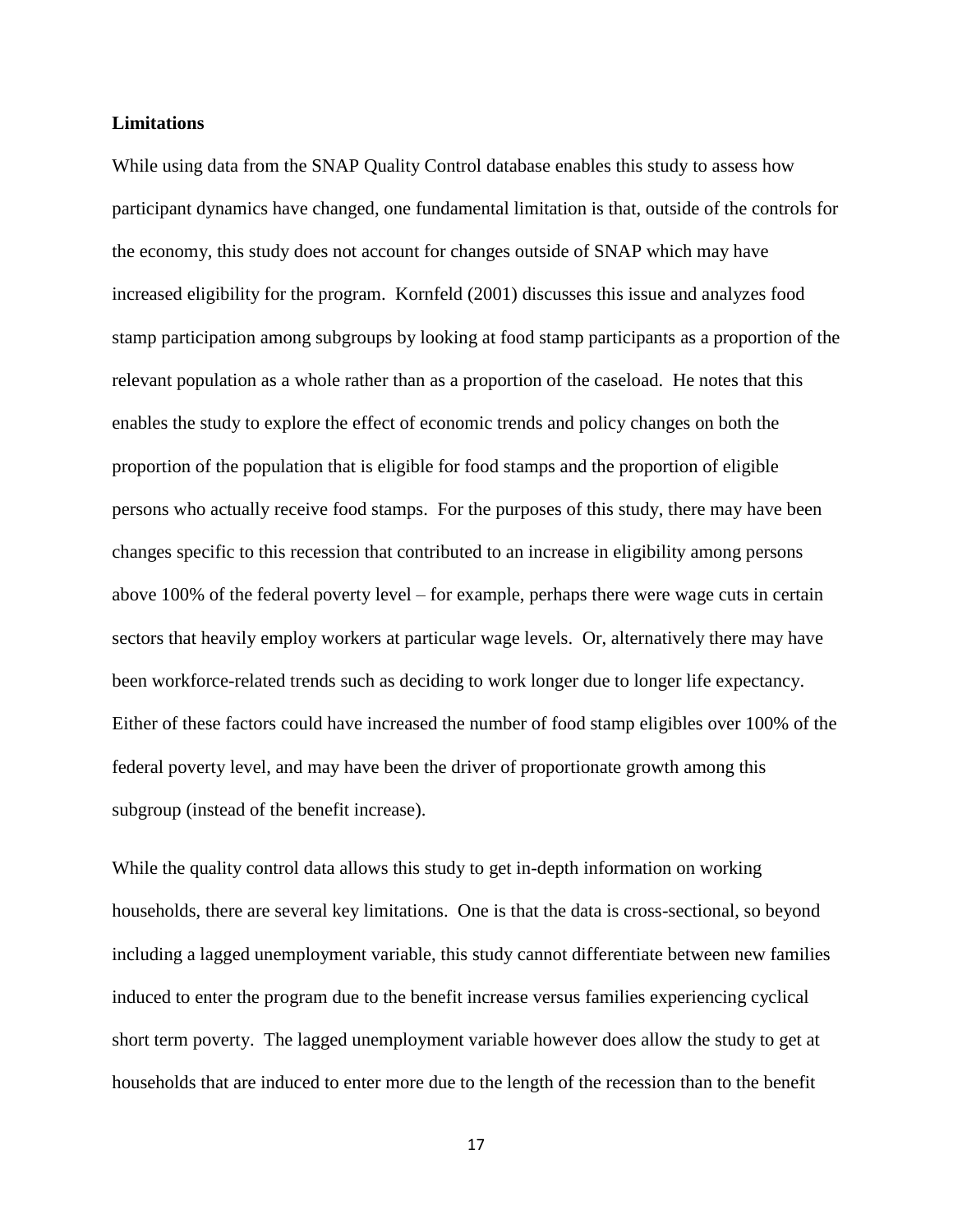increase. A second limitation is the incompleteness of some of the key demographic indicators (race and years of education) in the quality control data. Since these data points are not necessary to determine the accuracy of food stamp benefit levels, they are missing or incomplete for a large portion of the sample. Instead, I substitute key demographic variables from census data, using figures for households below 125% of the federal poverty level as a proxy for rates that might be found among food stamp participating households. Finally, while there are indicators to not use the ABAWD variable for 2009 because of rule changes for this group under ARRA, I did decide to keep the variable because it seems as though it may be particularly relevant when looking at the population of interest in this study. However, this variable should be viewed with caution. I also constructed the Categorical Eligibility variable tallying only for when a state actually certified a household that way, and not for when a household was re-coded that way during data cleaning. I did this in the hopes of getting at the effect of categorical eligibility rather than at the percentage of households that actually qualify for it.

#### **Methods**

I begin by classifying working households into four ranges of poverty and examining the distribution of poverty classifications among working households in the SNAP population. I then turn to multivariate analyses, beginning with ordinary-least squares regression. I estimate four regression equations to explain any monthly variance in the effect of the ARRA, net of controls for other time-varying demographic factors, administrative barriers, and economic conditions. To account for possible delays in information diffusion, I use alternative specifications to discover whether the benefit increase had an immediate effect on the distribution of participants in April or was delayed to a subsequent month. I then turn to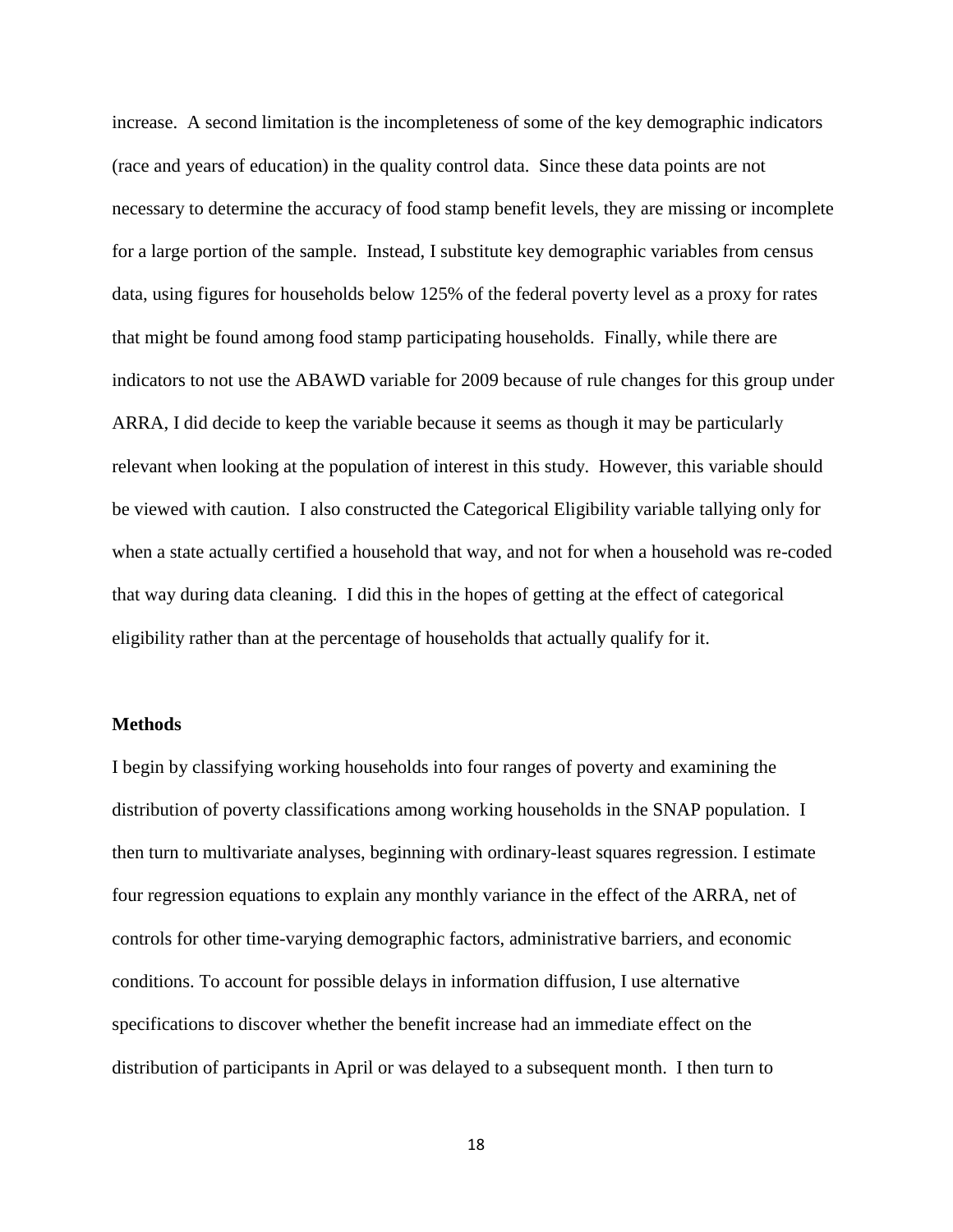alternative explanations to test the robustness of the results, using quarterly and monthly fixed effects to address any possible seasonality of participation among upper income households with earnings.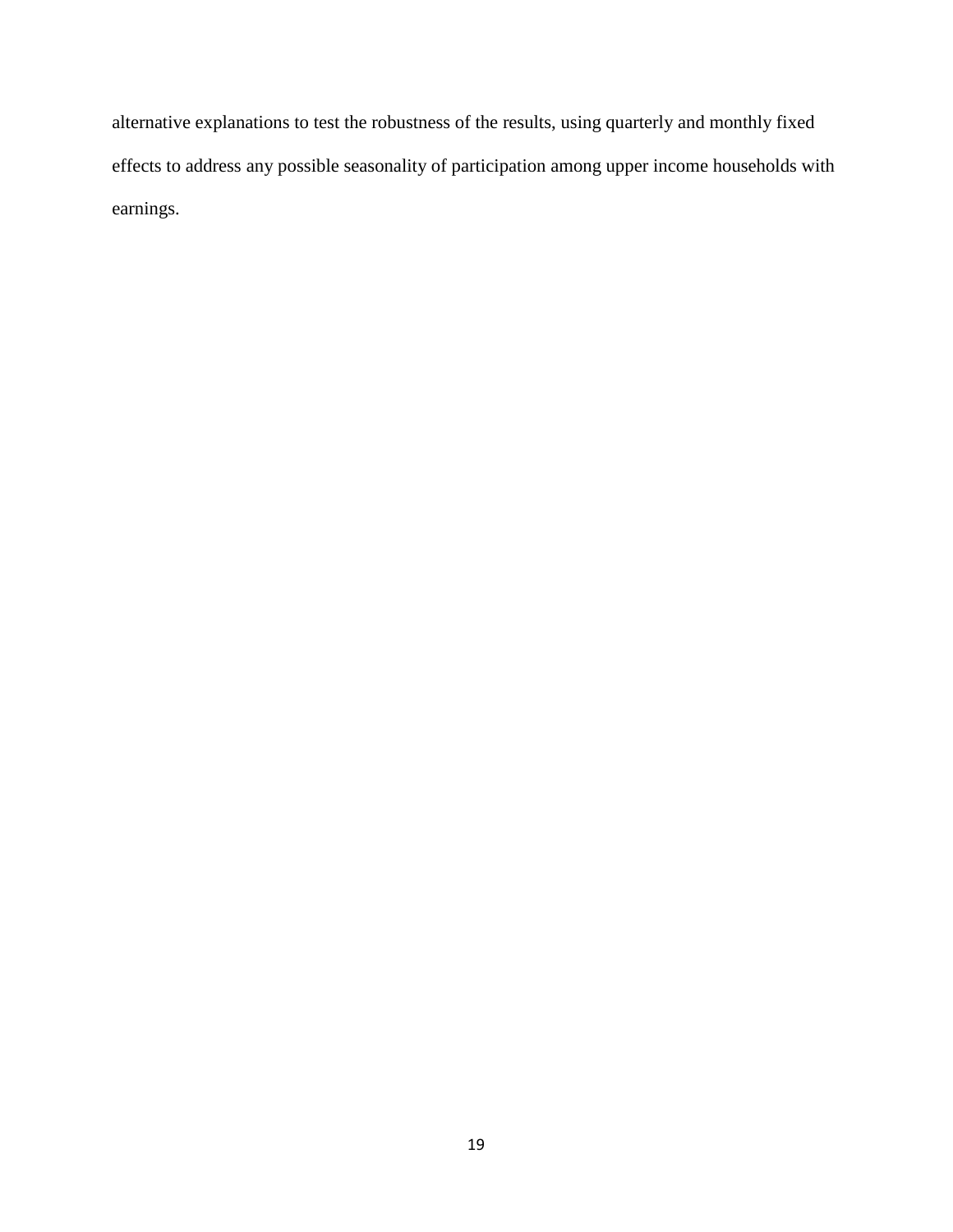#### **Chapter 3: Results**

#### **Descriptive Results**

Figure 1 shows change over the observation period in the distribution of households with earned income. From FY 2003 to 2009, working households at 51 to 100% of the federal poverty level comprised the largest share of program participants. This seems reasonable given that by virtue of having *any* earnings, these households would be unlikely to be in the lowest poverty threshold. One group that shows clear gains is among those households above 131% of the poverty level. This may be in part due to either the wider availability or broader use of categorical eligibility, which is a policy that is conferred if a household receives a TANF-funded service (such as a brochure on childcare services) that enables households above 130% of the federal poverty level to participate as long as their net income, once deductions are calculated, still brings the household below 100% of the poverty level. Categorical eligibility policies also typically raise or completely remove the asset limit (which is \$2000 for non-categorically eligible households, or \$3000 for households with an elderly or disabled member).

Table 2 provides the means of key variables for all families with earnings as well as for the subgroup of working families with earnings over 100% of the federal poverty level. These descriptive statistics reveal several differences between the make-up of upper-income households with earnings as compared to the population of all working households participating in SNAP. Firstly, upper income households are more likely to be adult-only. While it is surprising that there is not more overlap between this figure and with the rate of households with an ABAWDs (nonelderly, nondisabled member) , according to the FY 2010 SNAP Characteristics Report,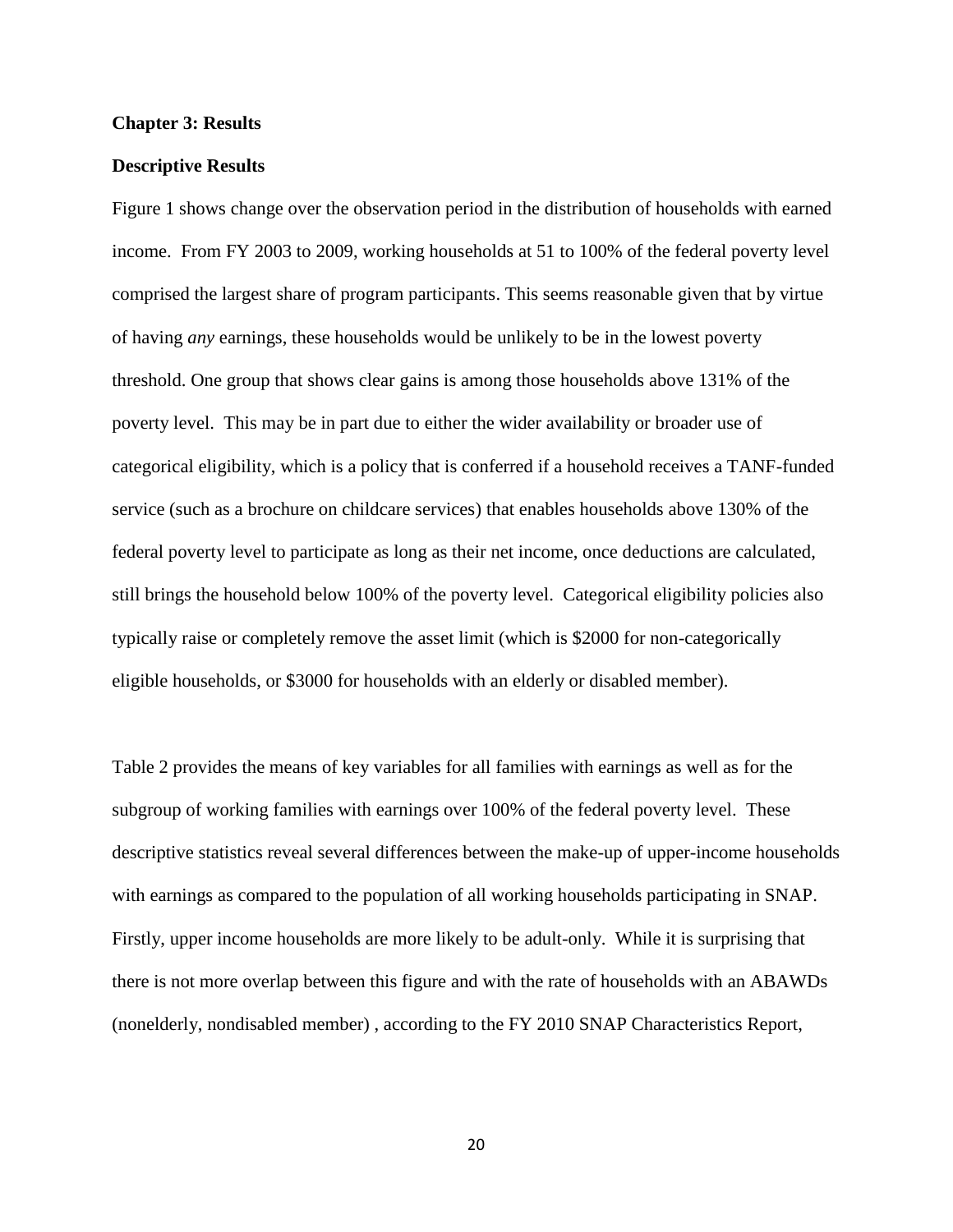many ABAWD households are also recipients of General Assistance (which makes them unlikely to have earned income

Households with earnings above 100% of the federal poverty level are also much more likely to be smaller, with only 21.12% with 4 or more members, as opposed to all households with earnings, where 36.63% of households are 4 or larger. As compared to the entire food stamp population, we know from the SNAP Characteristics report (Leftin, 2009) that working households are likely to be larger. Therefore, it appears that households above 100% of the poverty level with earnings are somewhat different in this regard from the average working household. Unsurprisingly, given higher income levels, these households are more likely to receive a lower benefit level than the broader SNAP working population. Only 5% of households above 100% of the poverty threshold receive 75% of the maximum benefit level or more, as opposed to 39% of all households with earnings. These results indicate that increasing benefit levels could be a key change that might encourage greater participation.

Similar trends are visible when we examine changes overtime in the characteristics of our population of interest. Table 3, which contains mean values for households over 100% of the federal poverty level from 2003 to 2009, reveals several interesting trends. For example, while many of the variables have only fluctuated by a percentage point or two from 2003 to 2009, there are several large increases between 2008 and 2009, particularly in the share of adult-only households, households of one individual, households certified for over 13 months, and households certified through categorical eligibility. All this suggests an increase in participation (or at least a change in the dynamic of participating households) toward the working elderly or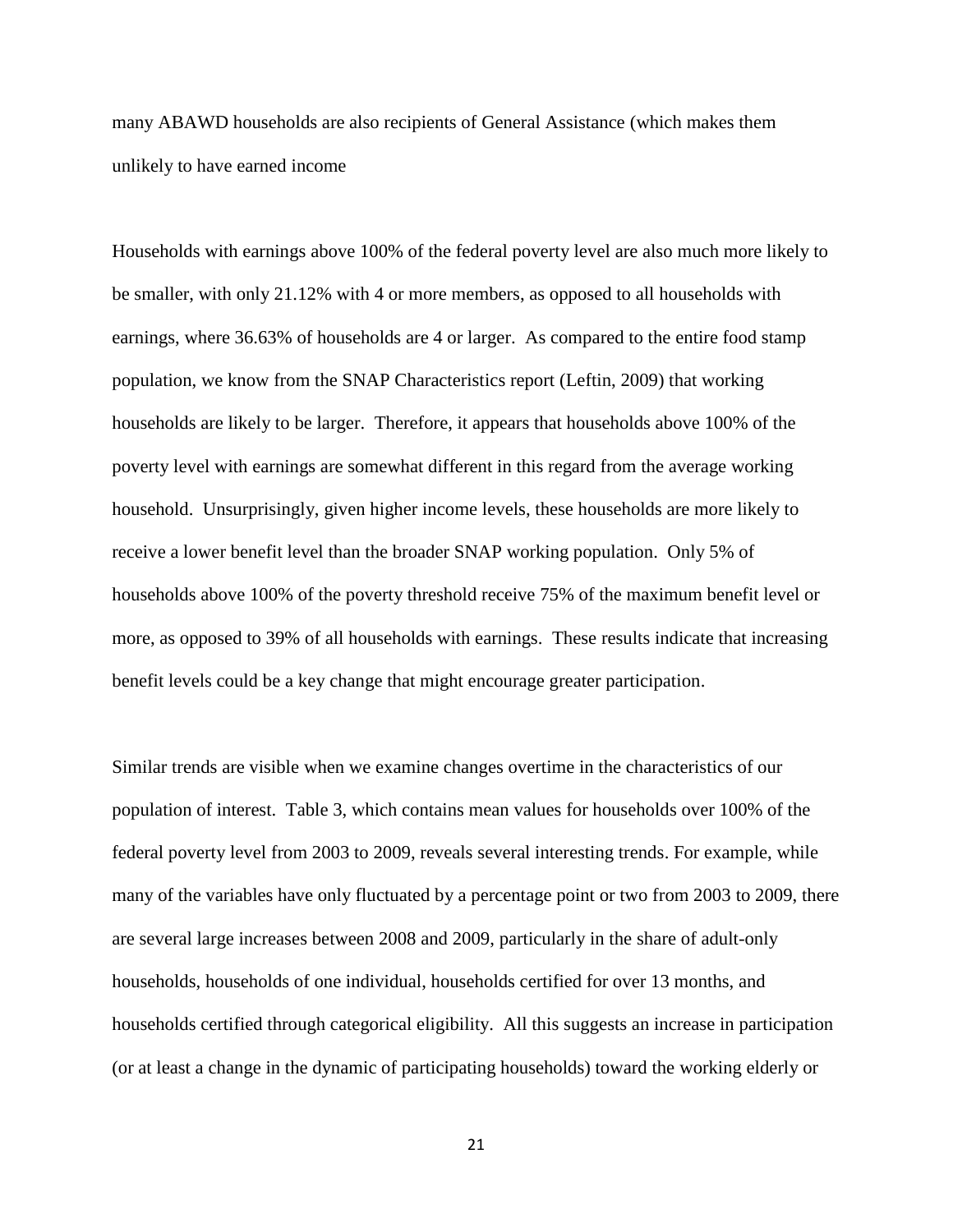disabled. These households are likely to have savings that put them above the typical asset threshold, but are also likely to have high enough shelter and medical expenses to bring them below the net income limit (making them categorically eligible). This hypothesis is reinforced by the increase in households certified for 13 or more months. A "typical" working household, where income is expected to vary, would not receive such a long certification period, so the increase in households qualifying for 13 or more months of certification indicates households with fairly stable income. Households that most likely fit this category are households of earners who perhaps have been working at a position for some time, have fairly stable jobs, and do not have children.

Finally, Figure 2 looks at change over time in the percentage of participating households over 100% of the federal poverty level, using quarterly data points. A sharp spike is evident in the quarter following the benefit increase (April 2009 – June 2009). T-tests reveal that this increase is statistically significant at the 10% level. However, the greater percentage of upper income households in the participant population is neither unprecedented across the years of observation (the corresponding figure for the second quarter of 2007 is similar), nor does it persist (the percentage of this subgroup falls in quarter 3 of 2009, July 2009 to September 2009).

The fact that the percentage level has occurred previously and that it does not persist raises several questions. One is, did the benefit increase significantly increase the ratio of upper income households with earnings at all, and if so, in which month and for how long did the increase last? Regression analysis allows us to address this question directly by testing alternative assumptions about the timing for when an effect of the benefit may have occurred.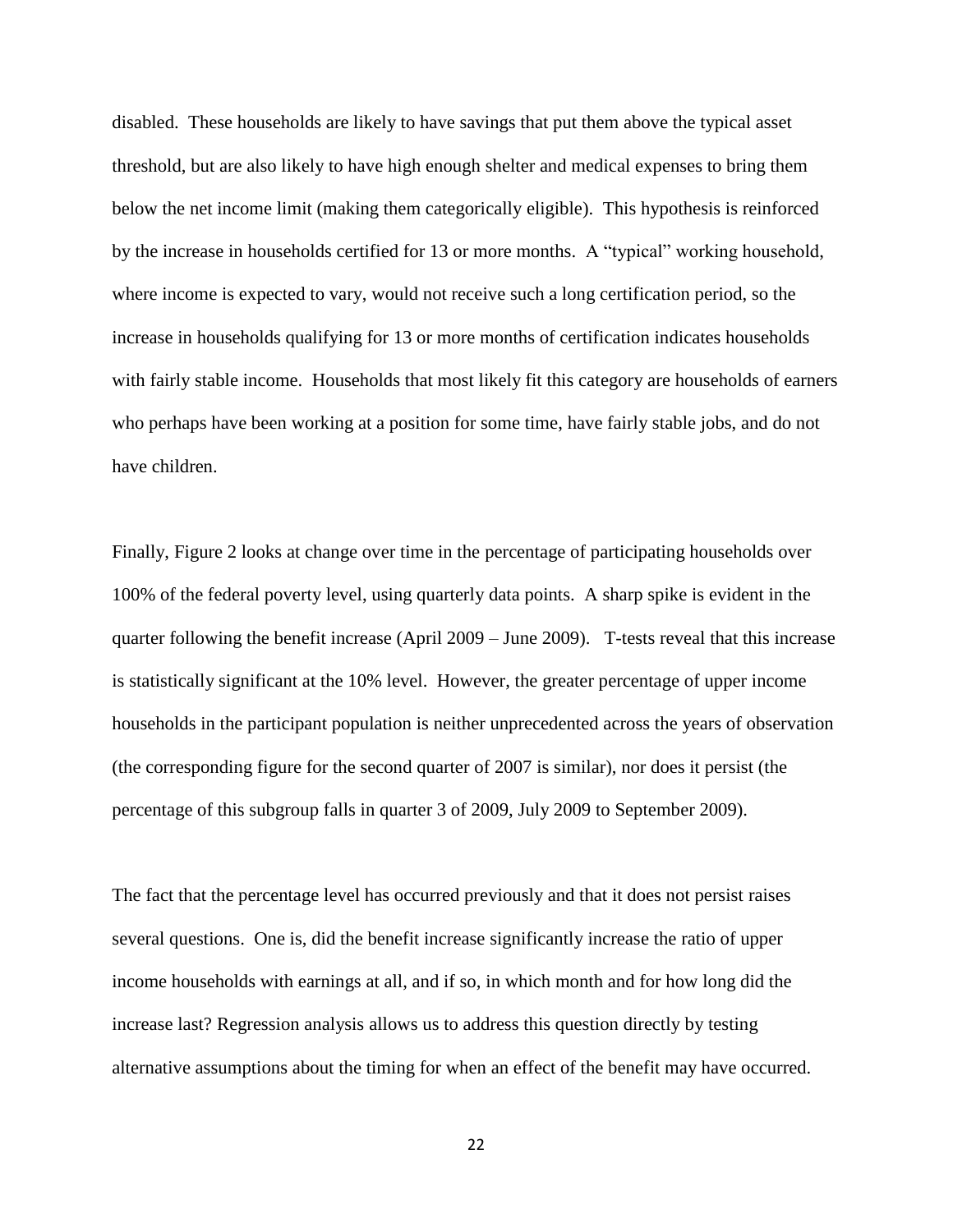The first test is whether a policy effect is observable during April, the month during which the change was officially implemented. I also examine whether an effect of the benefit increase is detectable if the hypothetical "start date" is set at May, June, or July, to track any subsequent benefit increase effects or fadeouts. The second question is whether there is something cyclical in the nature of participation among upper income households with income that would influence the outcomes. Two final equations are estimated to explore this issue, one adds quarterly dummy variables (but does not include the coefficient of interest due to colinearity) and the second uses a month fixed effects estimation strategy.

### **Multivariate Results**

As shown in Table 4, the estimated coefficient on the ARRA benefit increase is statistically significant in April, May, and June. All else equal, in April the ARRA increase is associated with a 5.2 percentage point increase in the share of participating upper income households with earnings, significant at the 1% level. In May, it is associated with a 3.7 percentage point, significant at the 1% level. This suggests that the benefit increase was indeed successful at drawing more upper income working households into the program, but that this effect did not continue into July.

One might think that these results are indicative of the recession and corresponding falling incomes, less availability of help from friends and family due to hard times, and spend-down of assets. While the unemployment coefficient is statistically significant in June and July, and the lagged unemployment variable was included specifically to assess the effect of a prolonged recession, they may not capture the full extent to which the recession impacted households with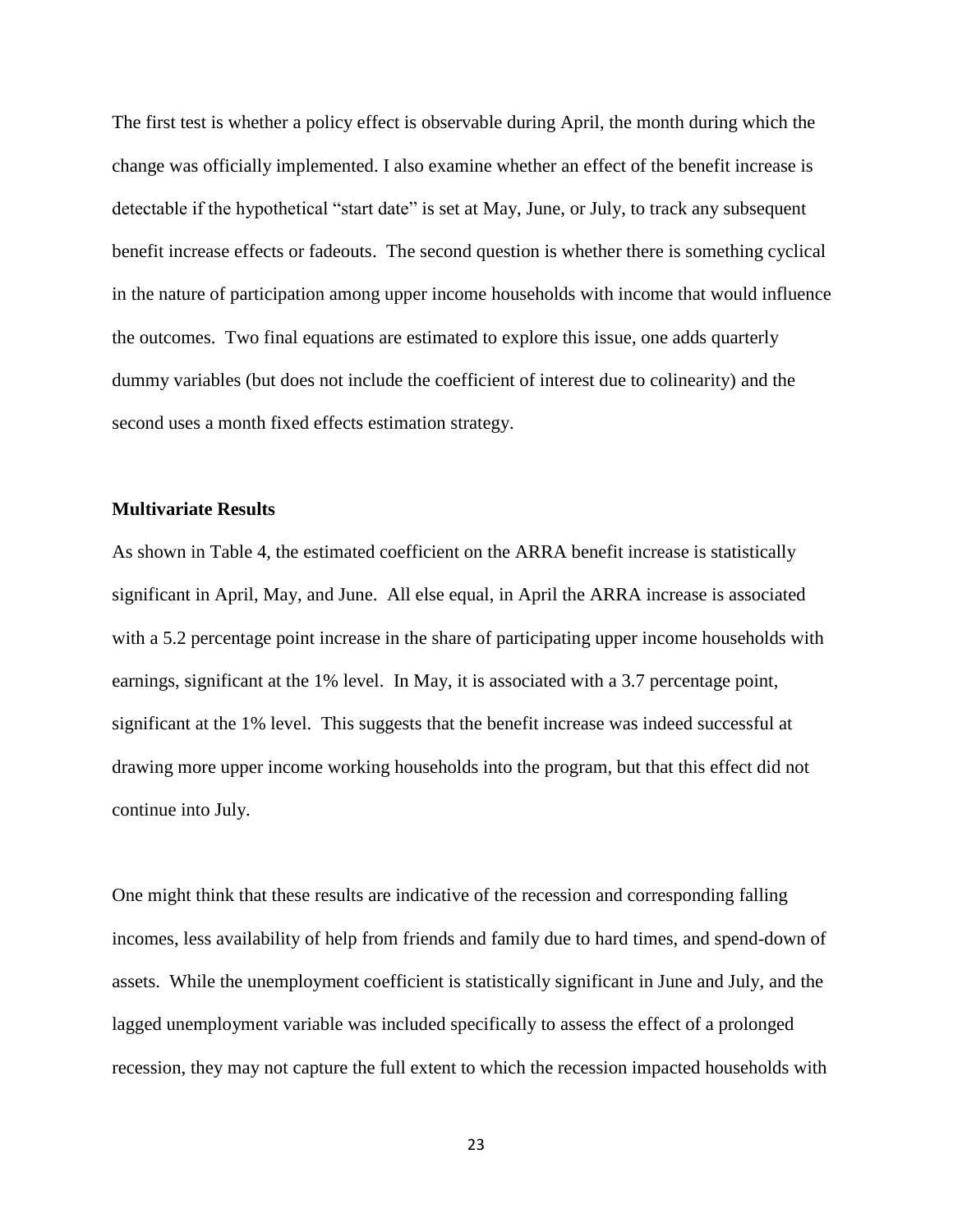earned income. However, by controlling for benefit levels, the models essentially hold household income and expenses constant, because along with household composition they are used to determine benefit levels. So, comparing two households of similar nature with access to the same amounts of resources (income, expenses, qualifying for the same benefit), a household is more likely to participate after the benefit increase than before. This suggests that the increased benefit did influence the relative share of upper income households with earnings in the participant population.

Working SNAP households were classified according to three types of recertification requirements: certification for a period of 4 to 6, 7 to 12 or thirteen or more months. Interestingly, being certified for 4 to 6 months or over 13 months are both highly statistically significantly associated with the share of upper income households (as compared to a 1-3 month certification period, the omitted group). Being certified for 7-12 months, in contrast does not seem to have an effect. This may be because the degree of financial hardship among upper income households restricts the length of their eligibility for benefits or the relative stability of their income streams qualifies them for longer certification periods. These findings are generally consistent with the results of earlier studies documenting that shorter certification periods discourage SNAP participation, and the findings here are generally consistent with that.

While we find statistically significant results, both the immediacy of the effect (that the after change coefficient is significant in April itself), and the quickness of its fadeout are surprising. The next step is to examine the robustness of the results.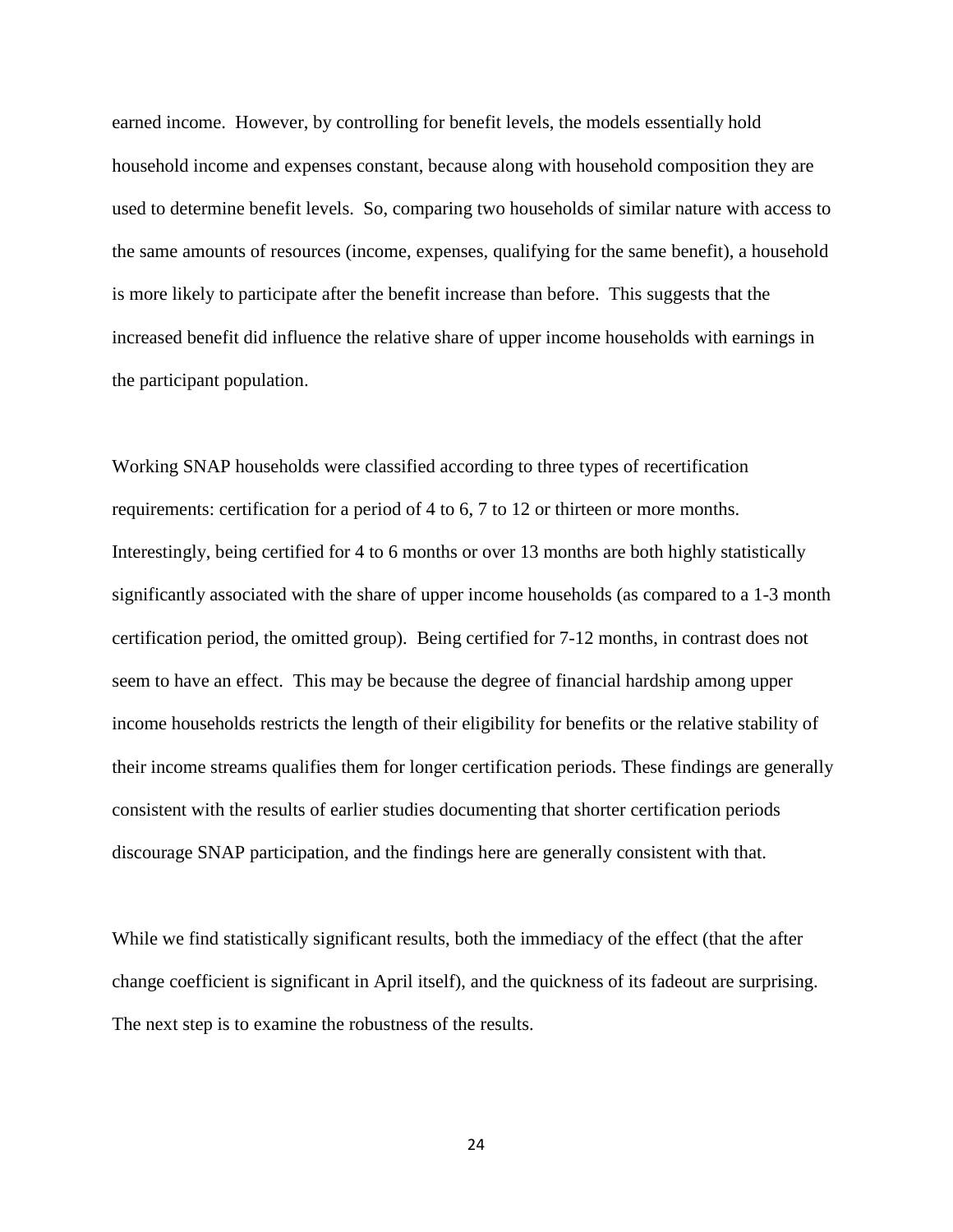#### **Alternative Specifications**

One possibility is that there is a cyclicality to the participation of upper income households in the program. This is suggested by Figure 2, which seems to show a somewhat consistent pattern of peaks and dips over time. Reasons for this may include seasonality of work or available hours of work, or perhaps timing related to changes in household composition (marriages and births). To assess this possibility, I estimate an equation with all the variables from the basic model except the after change variable (due to colinearity) and account for quarter effects. While a drawback is that the revised after change coefficient effect cannot be assessed, this model does enable us to detect if there is a seasonal effect which may be over-stating or under-stating the after change coefficient effect.

In model 5, quarter 1 is omitted, the quarter 2 effect of  $-1.04$  is significant at the 10% level; the quarter 3 effect is insignificantly different than quarter 1; and the quarter 4 effect of -1.22 is significant at the 5% level. The direction of these coefficients indicate that participation among upper income households with earnings is less likely in quarters 2 and 4, and equally likely in quarter 3 as in quarter 1. It appears then that the only quarter associated with a significant increase in the proportion of upper income working households is quarter 1. This strengthens the robustness of the results in the basic model because it means that the increase we found in quarter 3 is unlikely to be over-stated due to a seasonal effect. It also may mean that the fadeout that occurs in June and July may be in part due to a seasonal effect rather than an immediate fadeout in the attraction of the benefit increase.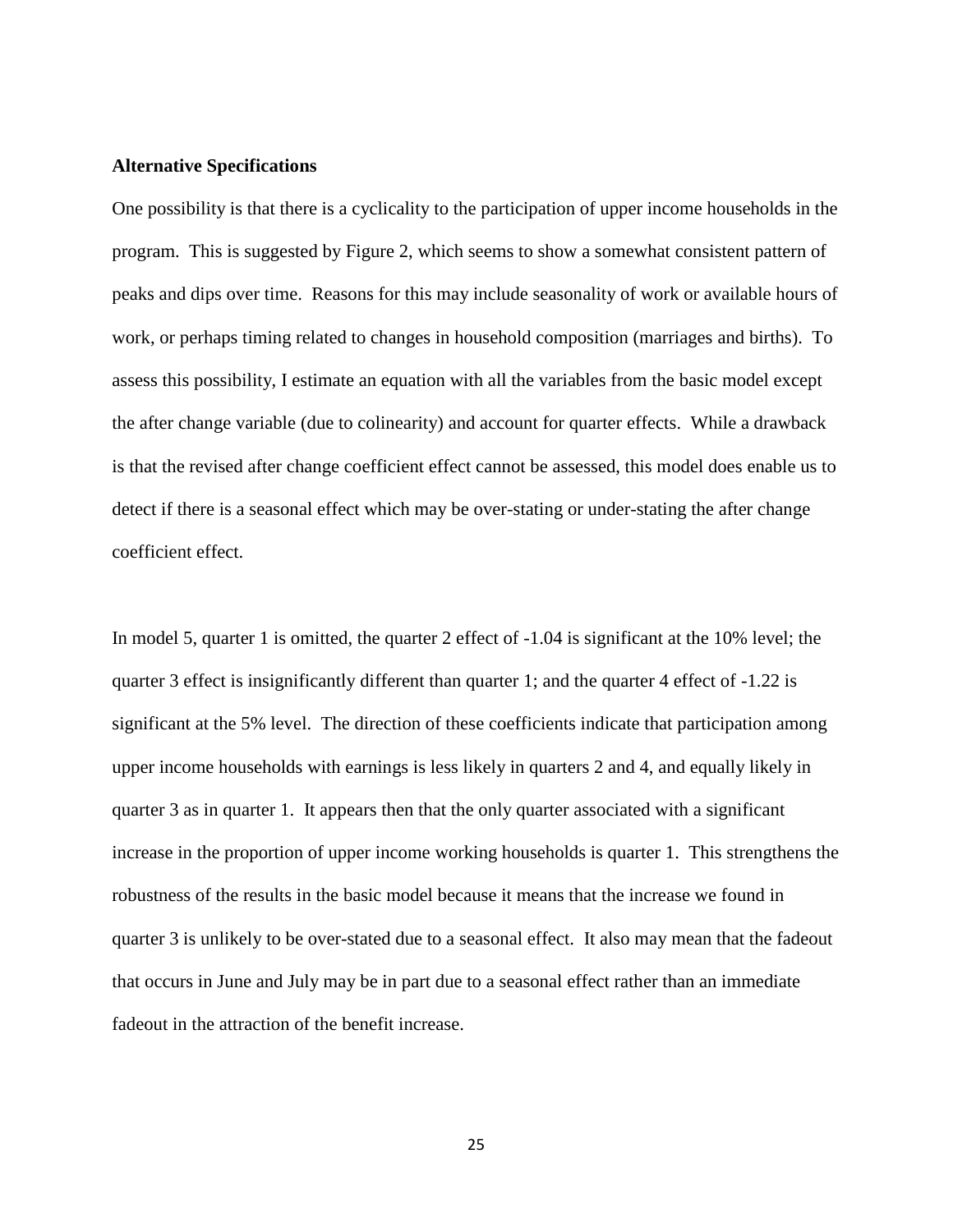I next estimate a month fixed effects model to double-check these findings. An F-test on the fixed effects shows that the month effects are insignificant. In this model, the coefficient on the after change variable, with change occurring in April, is 5.80, statistically significant at the 1% level. This effect remains significant in May and June, and then fades in July.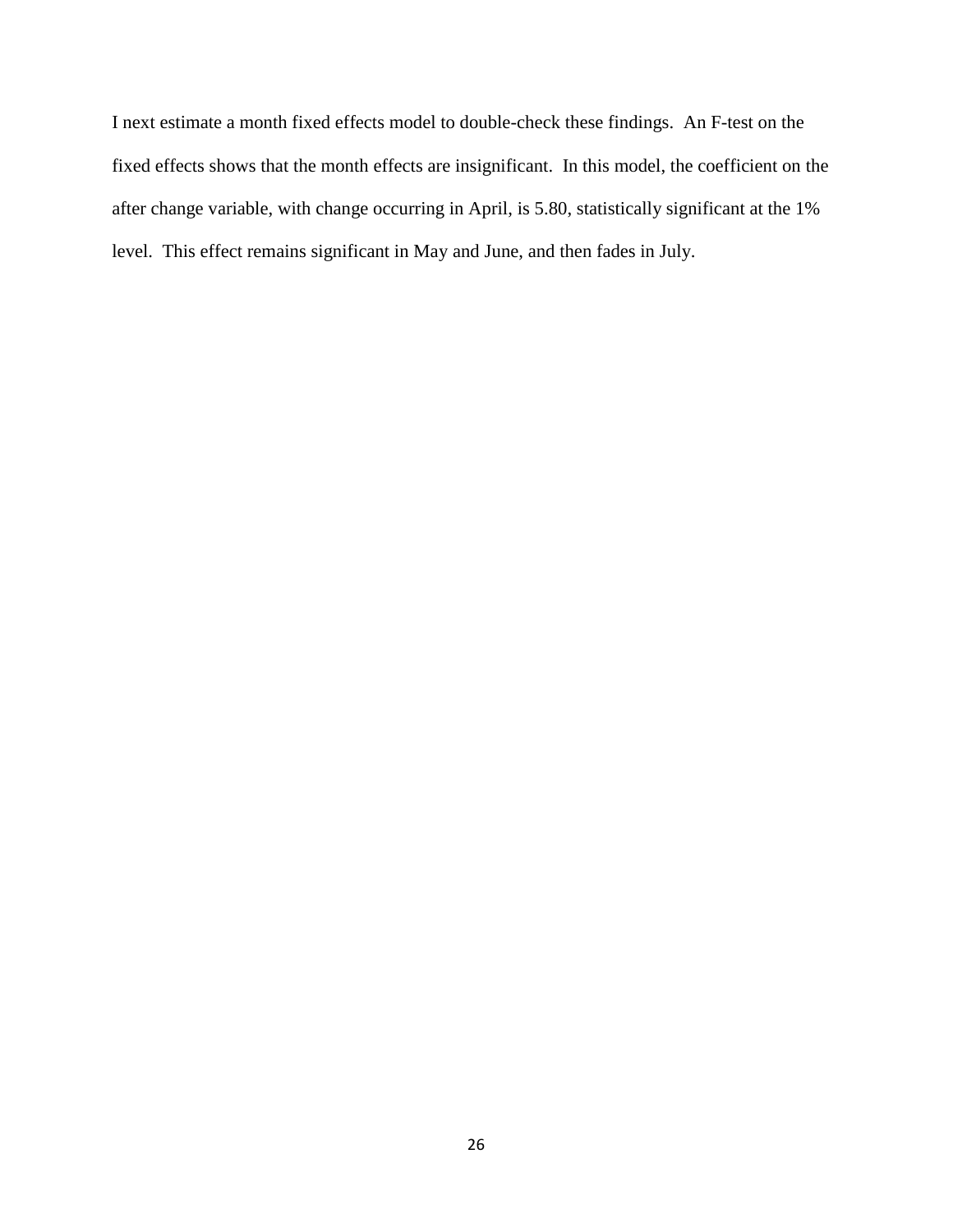#### **Chapter 4: Discussion and Conclusion**

This study has investigated the effect of a 13.6% SNAP benefit increase that occurred under the American Recovery and Reinvestment Act. In particular, I assessed whether the benefit increase had an effect on the participation of upper income households with earnings, a group that is hardto-reach in part due to the high costs and low perceived benefits of SNAP. This question was examined using data from 2003 through 2009 from the food stamp quality control database. This database contains information on approximately 50,000 households, enabling me to establish a clear picture of the make-up of the population of interest. This study uses both descriptive and multivariate methods.

The bivariate analysis demonstrates the relatively low proportion of working households above 100% of the federal poverty level that participate in SNAP. From FY 2003 to 2009, working households at 51 to 100% of the federal poverty level comprised the largest share of program participants. It seems reasonable given that by virtue of having *any* earnings, working households would be unlikely to be in the lowest poverty threshold. The high ratio of participation among households from 51-100% of the poverty threshold, then, perhaps reflects the subset of households that stand to gain the most both due to low income and due to need. However households above 100% of the federal poverty level that remain eligible for SNAP are still very poor and likely in high need, which is why it is of interest what would induce greater participation. The bivariate analysis also demonstrates that contrary to the discussion in the literature review, which suggests that households with multiple adults and children may be the most likely to be induced to participate by a benefit increase, it may be that households that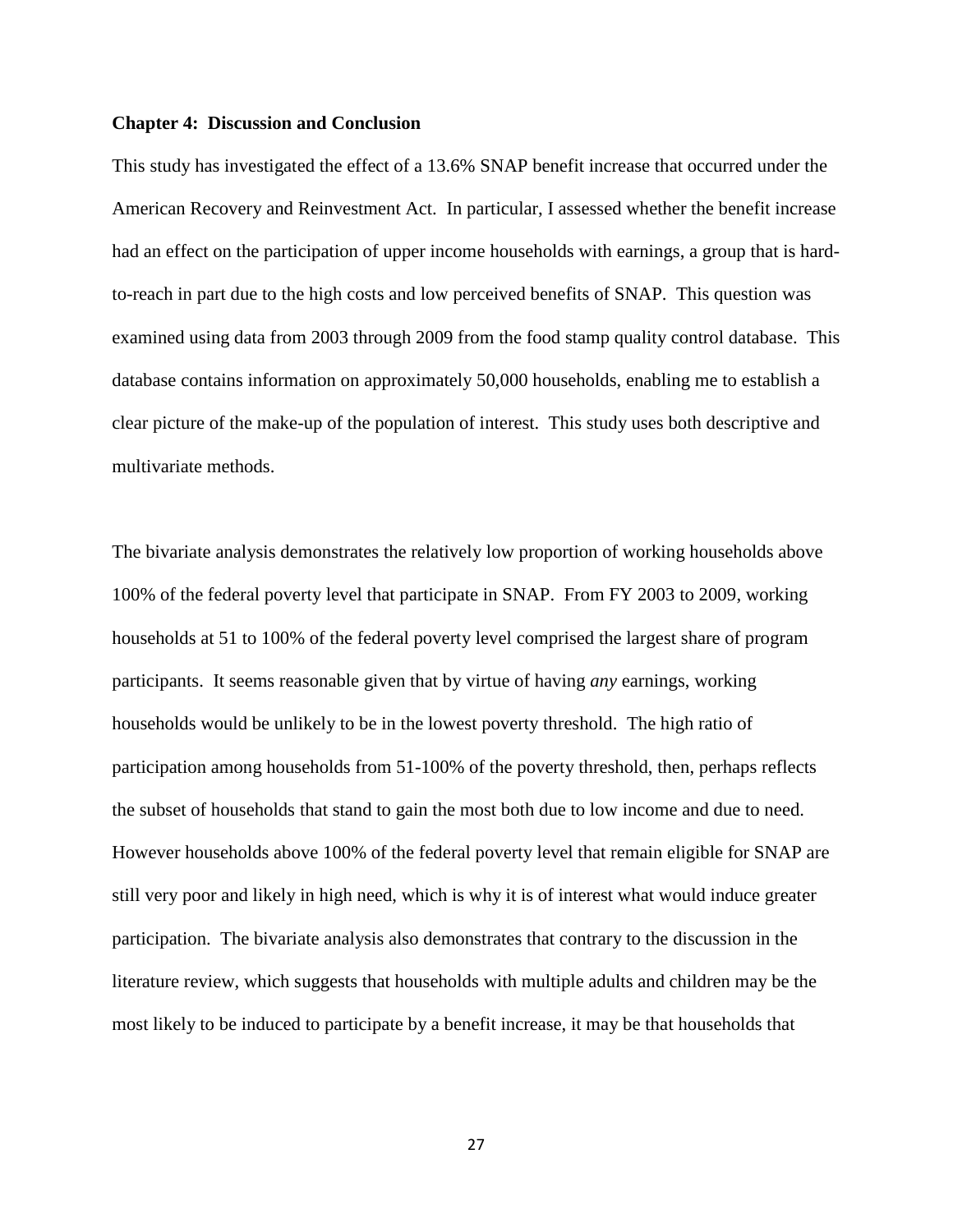would be most affected consist perhaps of elderly persons or persons with a disability, but not one that prevents work.

The multivariate analysis in this study includes regressions for several months after the initial benefit increase which occurred in April 2009. The results are tested for robustness using quarterly dummy variables and month fixed effects. My analysis shows that the ARRA benefit increase had a significant effect on the proportion of participating upper income households with earnings. The percentage increase was 5.2 in April; 3.7 in May; and 2.0 in June. The effect faded in July. These findings are robust to additional specifications – models that include quarterly and month fixed effects. The length of the effect (April-June) is consistent with the notion of a benefit increase initially drawing more interest to the program but eventually becoming the standard expected benefit. It is likely that over time, a benefit increase becomes the new norm and stops being an attractant to induce people to enter the program. More broadly, these findings suggest that discrete changes can be influential in attracting hard-to-reach populations to the program. Further research is needed to assess whether these new entrants stay connected to SNAP, for how long, and the extent to which they benefit.

#### **Policy Implications**

The findings of this study suggest that both a decrease in transactional costs (as evidenced by the importance of certification periods and categorical eligibility) and an increase in benefits (as reflected by the significance of the after ARRA increase variable) may induce upper income working households with earnings to enter the program. This has several implications for future work.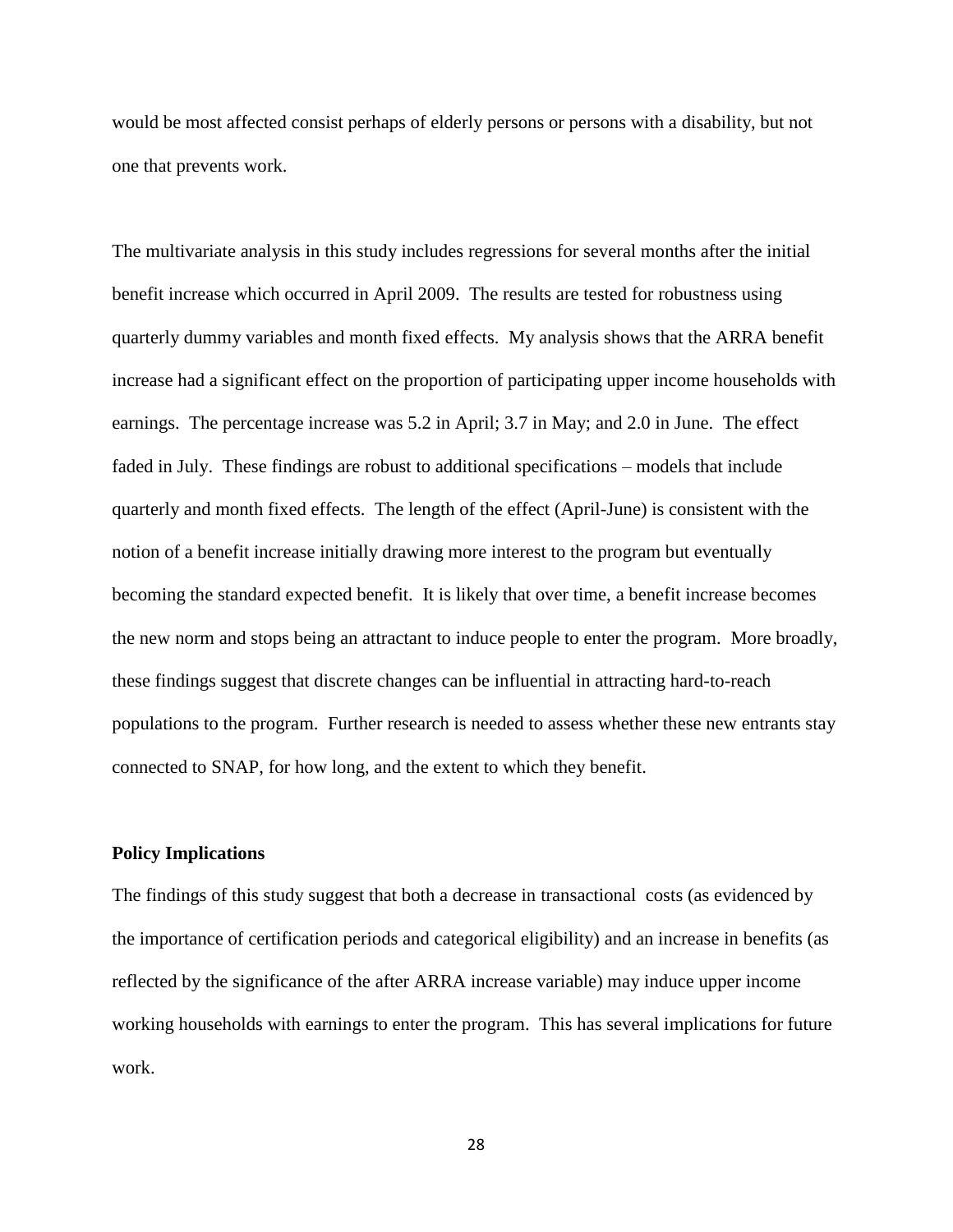On the costs side, there is a growing movement to connect low-income workers with a package of benefits when they join employment and essentially bundle public supports with work. Piloted programs include the Work Advancement and Support Center (WASC) Demonstration Project, and SEEDCO. WASC offers services to help workers stabilize their employment, improve their skills, and increase their earnings by working more hours or finding higher-paying jobs. The program also provides easier access to a range of financial work supports, such as child care subsidies, food stamps, and the Earned Income Tax Credit. A unique feature of WASC is that all these services are offered in a single location — the One-Stop Career Centers created by the Workforce Investment Act of 1998 to provide job search assistance services — and are provided by workforce development and welfare staff in one unit. Programs like WASC may be a key strategy to remove some of the transactional costs associated with joining SNAP.

Another option already in-place to reduce costs in SNAP is the use of categorical eligibility. While the descriptive statistics reveal that this policy is more prevalently used among households above 100% of the federal poverty level (as expected), it was not statistically significant in the regression. It is possible that states can conduct more outreach to ensure that households eligible under this policy (which may be a target population less familiar with the public assistance arena in general) are aware of SNAP.

On the benefits side, the findings of this study suggest that discrete changes, even if their influences do not last, can have an impact on the population served by connecting new or different kinds of households to services. In this case, for example, it may be that new entrants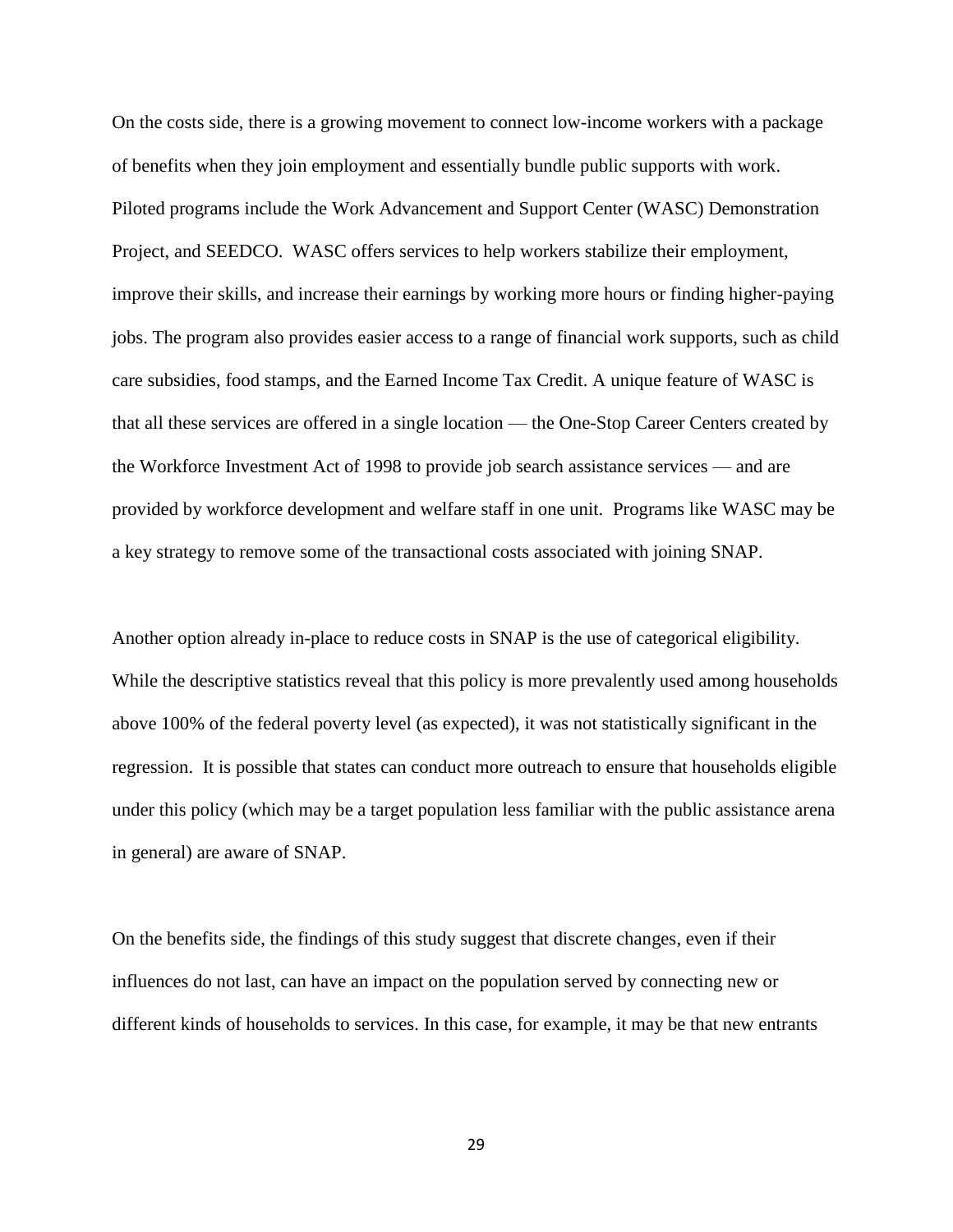who are elderly or disabled remain connected to SNAP for the remainder of their working years even though the benefit increase stops being an inducement to enter the program over time.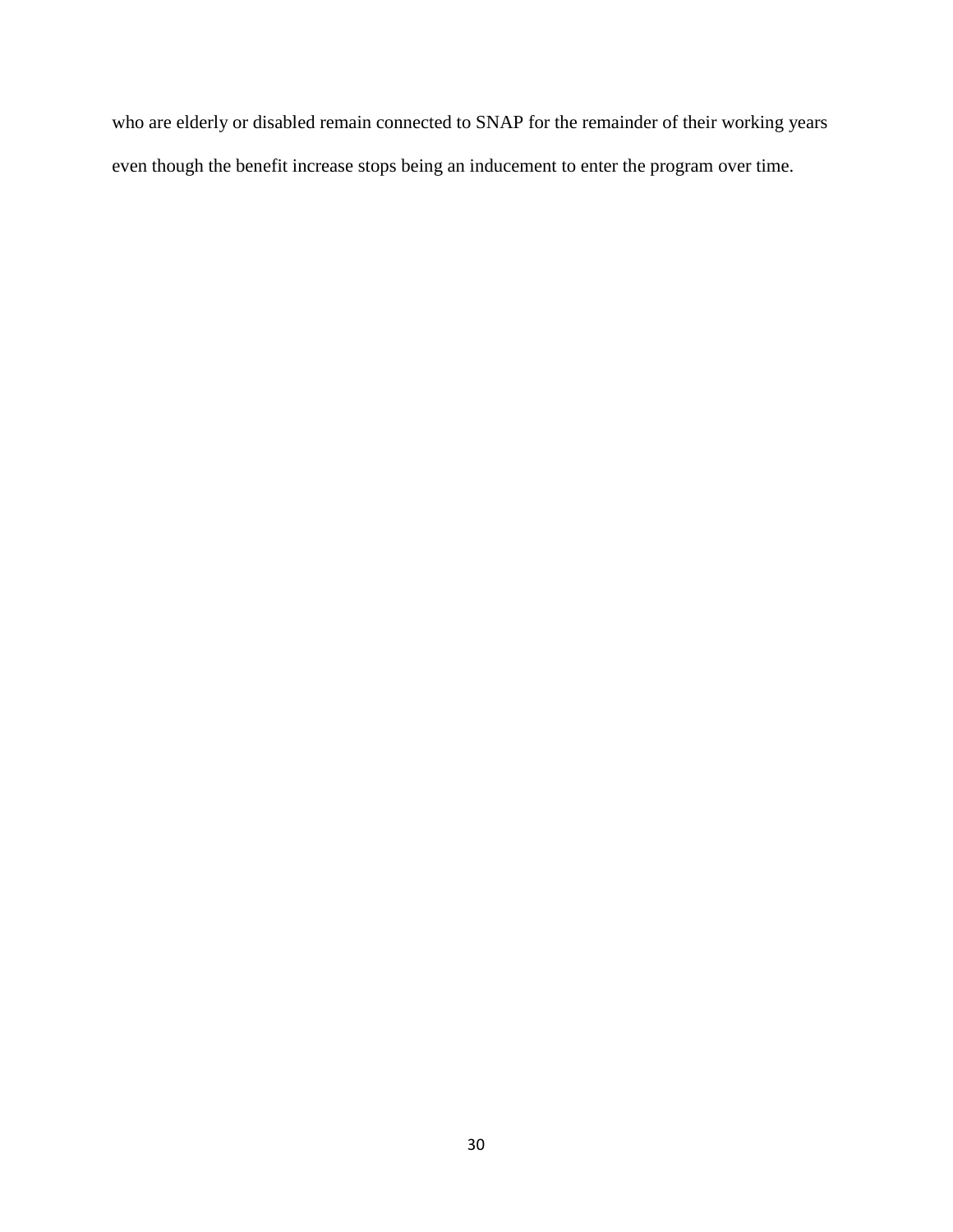# **Figures**



**Figure 1: Distribution of SNAP Participant Households with Earnings by Poverty Level**

*Annual values based on average monthly rates from the SNAP Food Stamp Quality Control Database*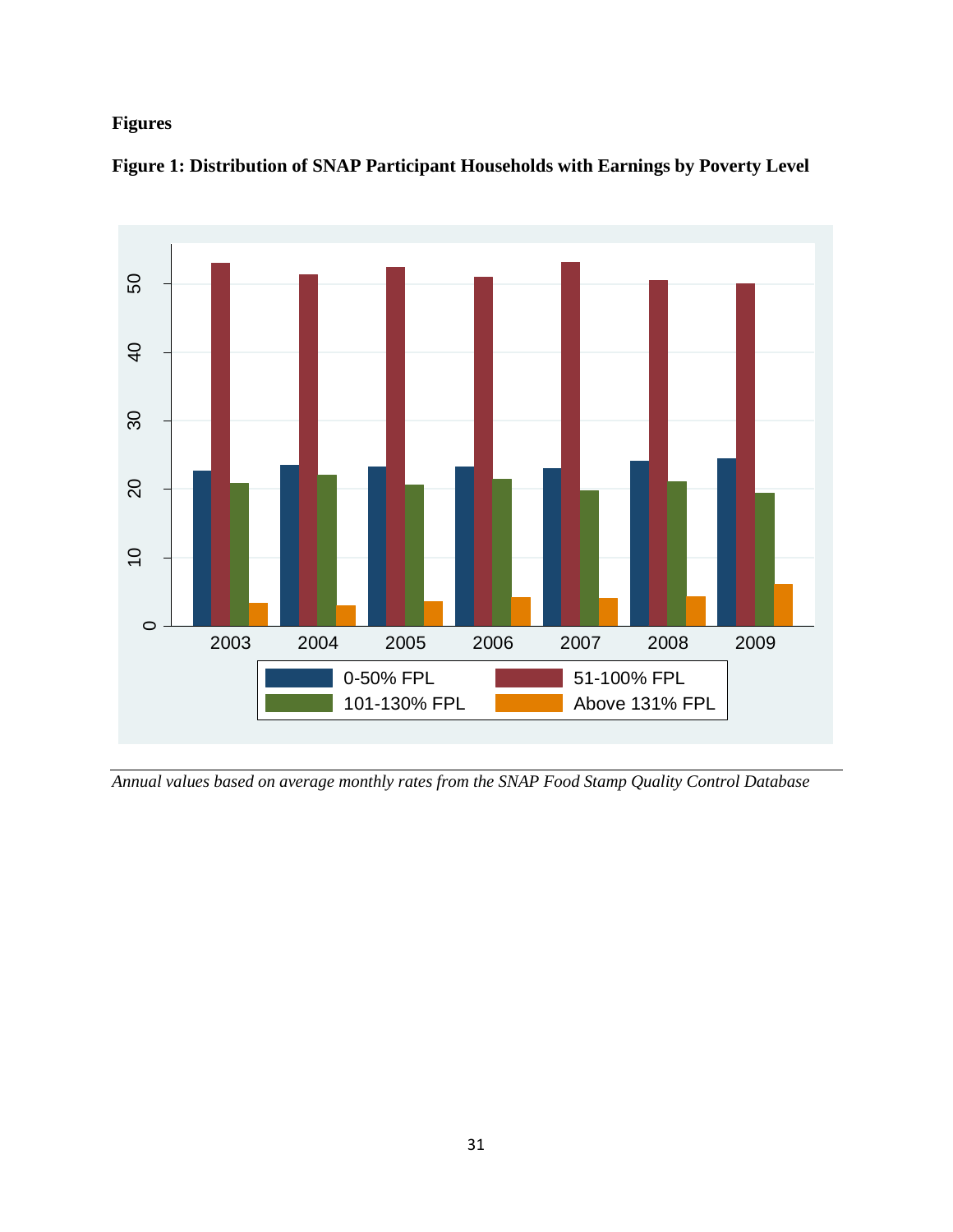



*Quarterly values based on average monthly rates from the SNAP Food Stamp Quality Control Database*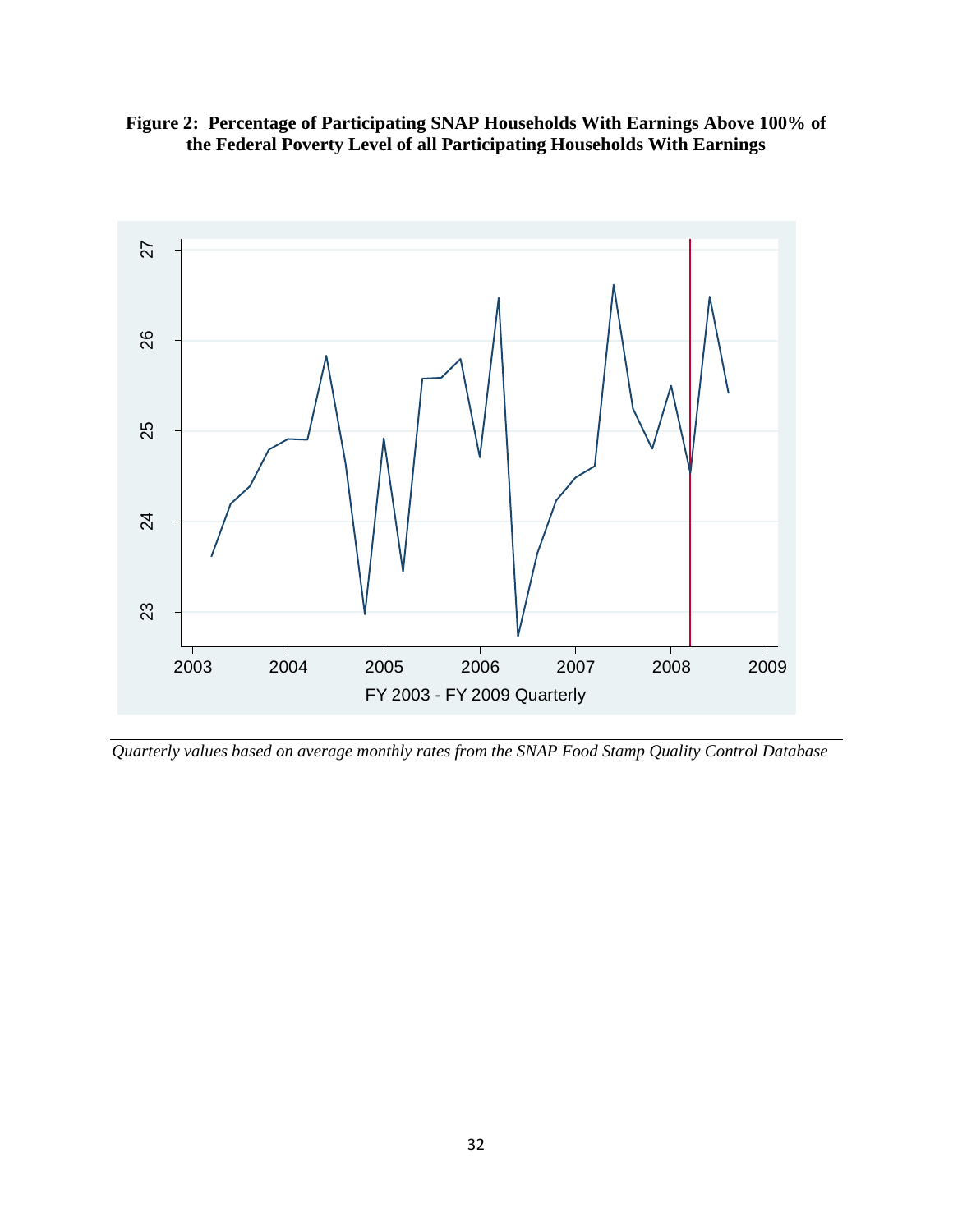## **Tables**

| Household Size            | FY 2009 Pre ARRA | FY 2009 Post ARRA |
|---------------------------|------------------|-------------------|
|                           | 176              | 200               |
| 2                         | 323              | 367               |
| 3                         | 463              | 526               |
| 4                         | 588              | 668               |
| 5                         | 698              | 793               |
| 6                         | 838              | 952               |
| 7                         | 926              | 1052              |
| 8                         | 1058             | 1202              |
| each additional<br>member | plus 132         | plus $150$        |
|                           |                  |                   |

## **Table 1: Maximum SNAP Allotments for Fiscal Year 2009, Pre and Post ARRA Benefit Increase**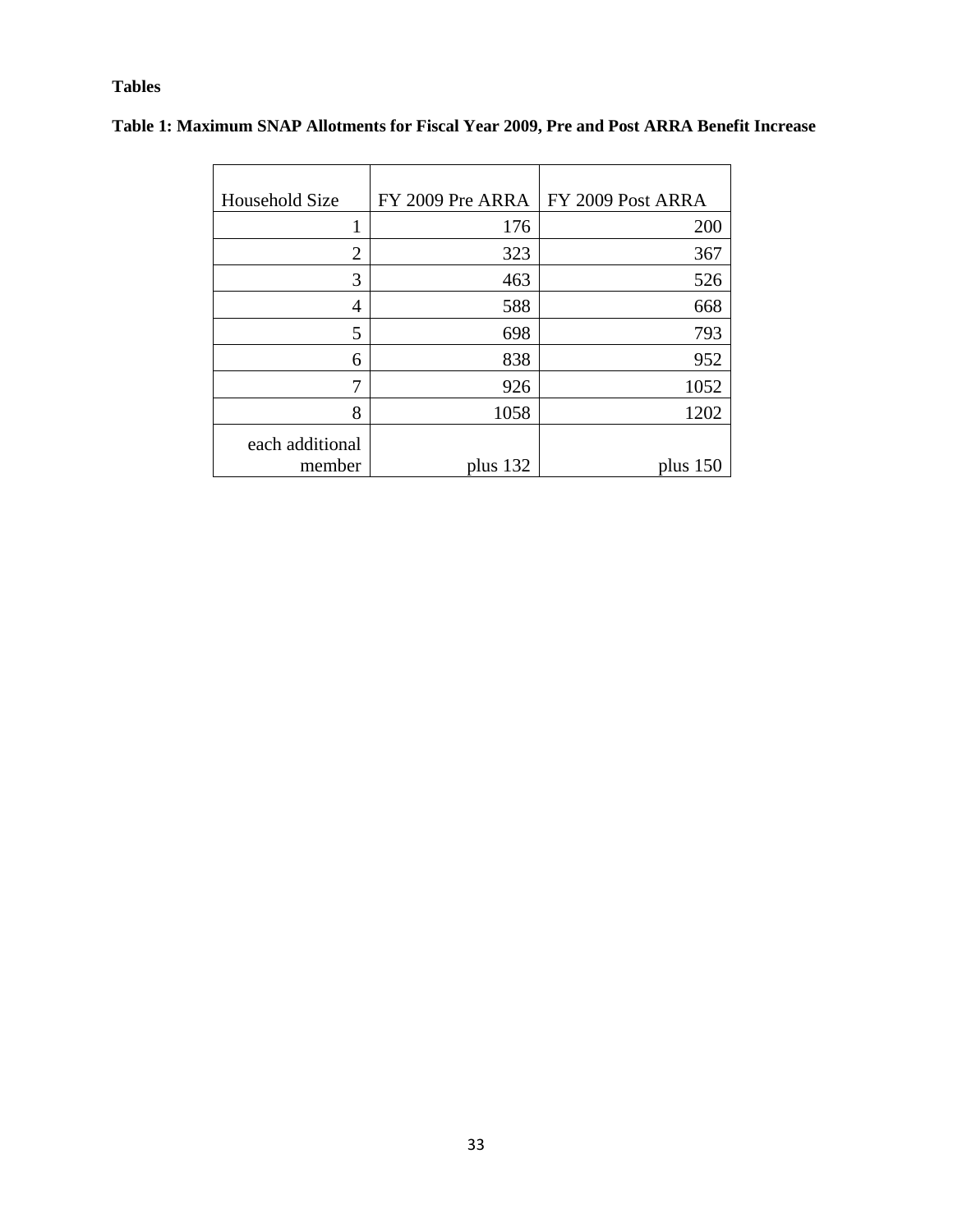|                                | <b>All Households with</b> | <b>Households With Earnings Over</b> |
|--------------------------------|----------------------------|--------------------------------------|
|                                | <b>Earnings</b>            | the Poverty Level                    |
| <b>Household Composition</b>   |                            |                                      |
| Single Adults with Children    | 59.24 (0.21)               | 32.33(.41)                           |
| Multiple Adults with Children  | 31.08(0.22)                | 18.49 (.23)                          |
| <b>Adults Only</b>             | 17.91(0.23)                | 47.05(.41)                           |
| <b>ABAWD</b>                   | 9.33(0.15)                 | 5.44(0.16)                           |
| Pre-School Children            | 46.53 (0.24)               | 25.73(.33)                           |
| School-Age Children            | 62.04(0.27)                | 41.33 (.38)                          |
| <b>Household Size</b>          |                            |                                      |
| $\mathbf{1}$                   | 17.02(0.23)                | 37.61(.42)                           |
| $\overline{2}$                 | 22.05(0.16)                | 24.53(.3)                            |
| 3                              | 24.32 (0.17)               | 16.75(.27)                           |
| 4                              | 18.85 (0.19)               | 11.66(.21)                           |
| $\mathfrak{S}$                 | 10.42(0.15)                | 5.86(.16)                            |
| $6+$                           | 7.36(0.13)                 | 3.6(.13)                             |
| <b>Expected Benefit Levels</b> |                            |                                      |
| Minimum Benefit                | 3.74(0.098)                | 27.57(.46)                           |
| $<$ 25% but > Minimum          | 9.17(0.24)                 | 27.12 (.49)                          |
| 25% - 50%                      | 21.45 (0.29)               | 28.47 (.41)                          |
| 51% - 75%                      | 26.39(0.21)                | 11.29(.36)                           |
| $> 75\%$ but < Maximum         | 21.89(0.33)                | 2.97(0.17)                           |
| Maximum                        | 17.34(0.24)                | 2.55(.15)                            |
| <b>Administrative Factors</b>  |                            |                                      |
| 4-6 months                     | 54.18 (0.28)               | 36.12(0.45)                          |
| 7-12 months                    | 41.14 (0.39)               | 49.99 (.35)                          |
| $13+$ months                   | 1.77(0.07)                 | 12.2(0.46)                           |

#### **Table 2: Means of Key Variables for All SNAP Households with Earnings versus Means for SNAP Households with Earnings over 100% of the Poverty Level**

*Means based on monthly weighted rates from the SNAP Quality Control Database, 2003-2009. Figures in parenthesis are standard errors.*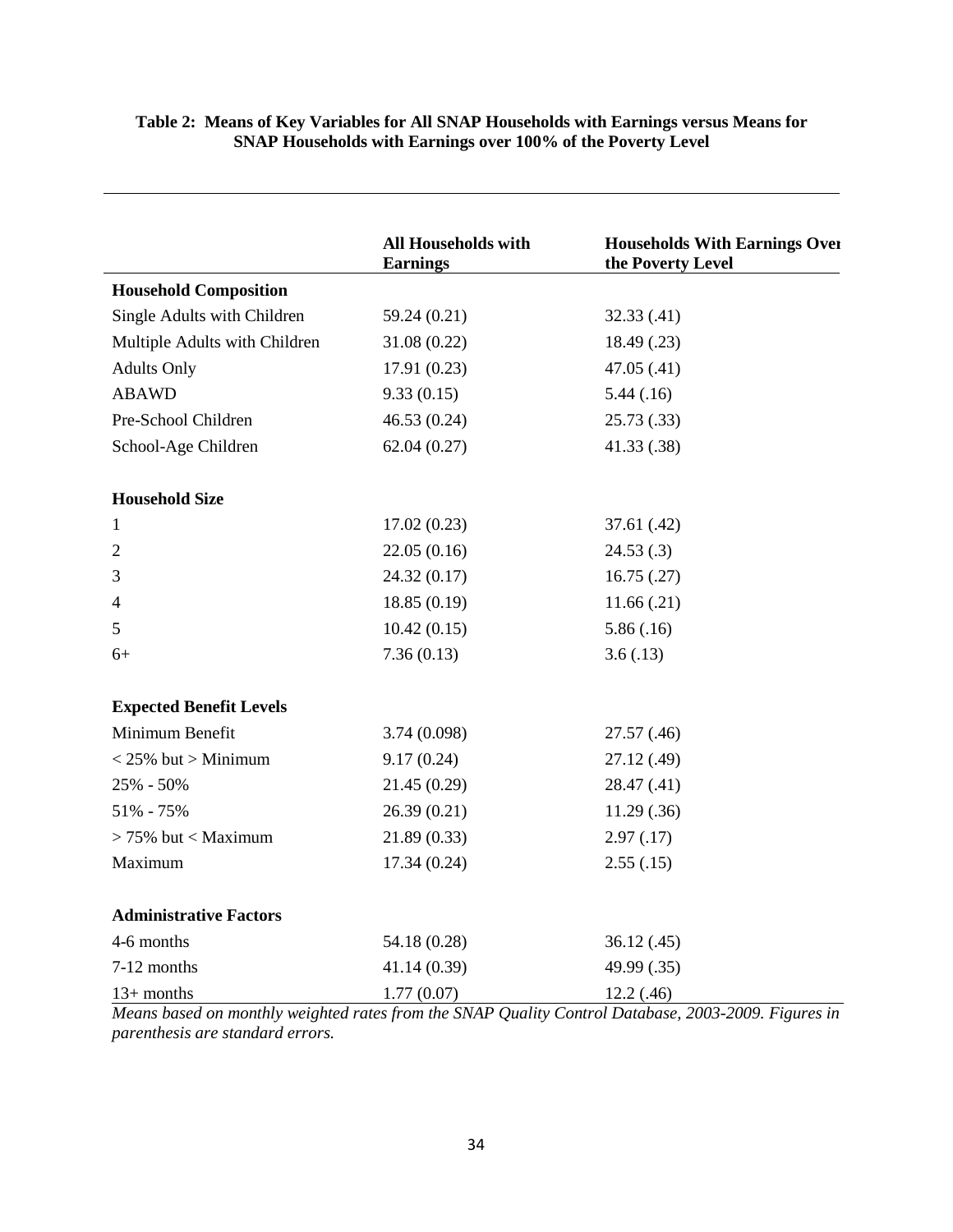|                                      | LEVEI, $\angle 003 - \angle 002$ , COML.<br>2007 | 2008         | 2009         |
|--------------------------------------|--------------------------------------------------|--------------|--------------|
| <b>Total</b>                         | 819,206                                          | 921,017      | 1,125,296    |
| % Households With Earnings           | 23.78                                            | 25.33        | 25.49        |
| <b>Single Adults with Children</b>   | 46.73 (.99)                                      | 45.31 (.82)  | 41.98 (1.54) |
| <b>Multiple Adults with Children</b> | 27.21 (.90)                                      | 29.41 (1.42) | 28.71 (1.38) |
| <b>Adults Only</b>                   | 23.05(.77)                                       | 20.54(1.01)  | 25.33(.96)   |
| <b>ABAWD</b>                         | 8.33(.87)                                        | 6.58(.29)    | 9.04(.74)    |
| <b>Pre-School Children</b>           | 39.44(0.71)                                      | 42.22(1.11)  | 39.89 (1.20) |
| <b>School-Age Children</b>           | 60.51(1.17)                                      | 60.54(1.34)  | 56.07(1.06)  |
| $\mathbf{1}$                         | 17.49 (.94)                                      | 16.10(.60)   | 19.60(0.79)  |
| $\boldsymbol{2}$                     | 23.88 (1.26)                                     | 25.33(1.39)  | 25.05(.60)   |
| 3                                    | 24.62(0.73)                                      | 24.62(1.37)  | 23.85(1.18)  |
| $\overline{\mathbf{4}}$              | 18.61 (.79)                                      | 18.80(1.03)  | 17.32(0.73)  |
| 5                                    | 9.68(.89)                                        | 8.94 (.89)   | 8.52(.41)    |
| $6+$                                 | 5.72(.69)                                        | 6.20(.56)    | 5.66(.49)    |
| <b>Minimum Benefit</b>               | 14.20(.84)                                       | 14.73(0.65)  | 11.02(.76)   |
| $<$ 25% but > Minimum                | 32.02(.95)                                       | 30.03(1.17)  | 19.18 (1.78) |
| $25% - 50%$                          | 39.30 (.93)                                      | 38.95(1.01)  | 41.56(1.12)  |
| $51\% - 75\%$                        | 13.44 (.79)                                      | 13.91(.58)   | 22.13(1.87)  |
| $> 75\%$ but < Maximum               | 2.12(.60)                                        | 1.79(0.41)   | 4.58(.44)    |
| <b>Maximum</b>                       | .92(.30)                                         | .60(.18)     | 1.22(.37)    |
| 4-6 months                           | 51.71 (.98)                                      | 51.56(1.14)  | 46.37(.55)   |
| 7-12 months                          | 44.35(1.12)                                      | 45.40(1.15)  | 48.836 (.75) |
| $13+$ months                         | 3.12(.35)                                        | 2.29(0.41)   | 4.26(.56)    |
| <b>Categorical Eligibility</b>       | 41.87(1.35)                                      | 51.28 (1.36) | 65.79 (.96)  |

|  | Table 3: Mean Variables for Households With Earnings Over 100% of the Federal Poverty |
|--|---------------------------------------------------------------------------------------|
|  | Level, 2003 - 2009, cont.                                                             |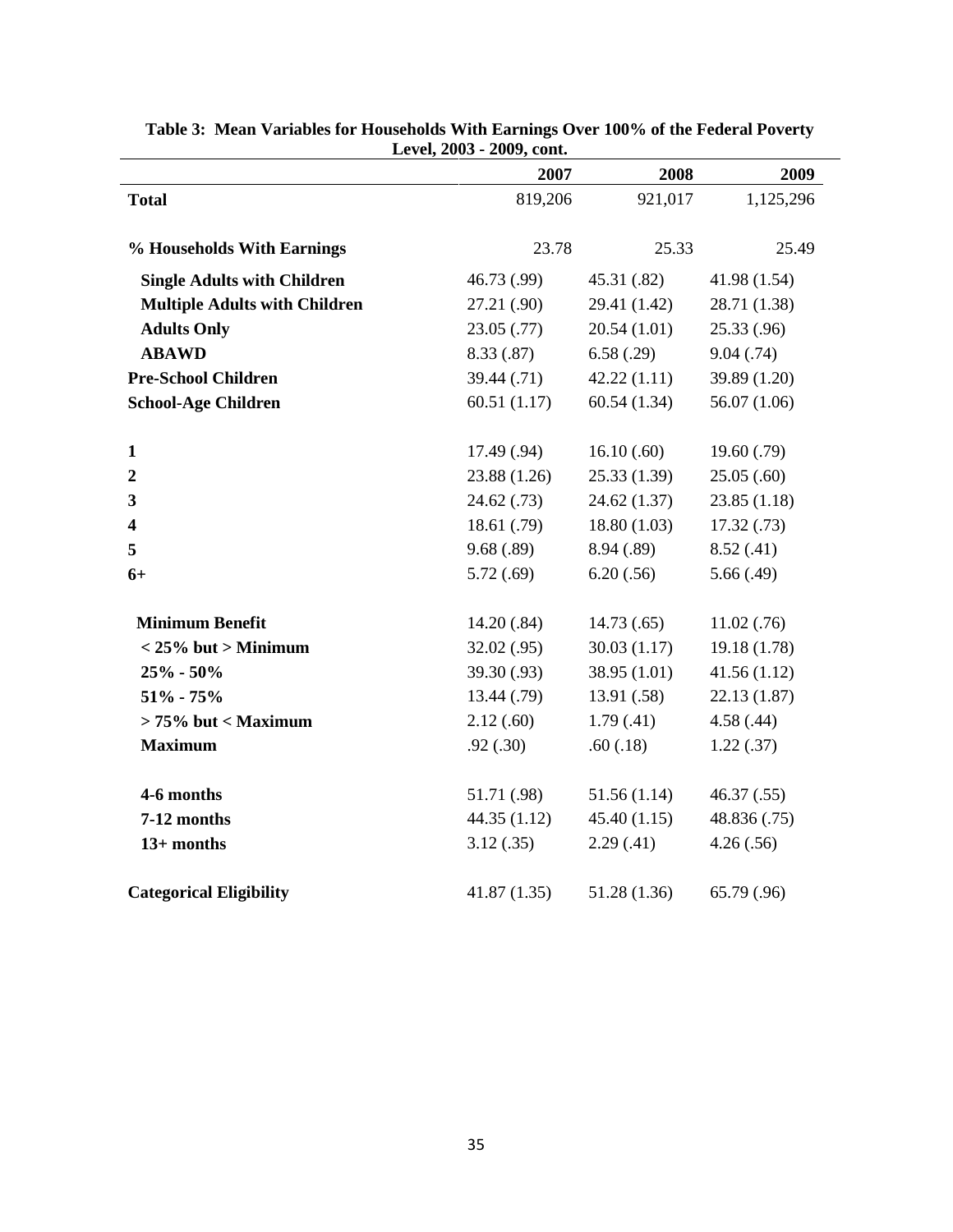|                                 | <b>April</b><br><b>Effects</b> | <b>May</b><br><b>Effects</b> | June<br><b>Effects</b> | <b>July</b><br><b>Effects</b> |
|---------------------------------|--------------------------------|------------------------------|------------------------|-------------------------------|
| After Benefit Increase          | 5.160***                       | $3.654***$                   | 1.962*                 | 0.902                         |
| <b>Household Composition</b>    |                                |                              |                        |                               |
| <b>Adult Only Households</b>    | 0.125                          | 0.13                         | 0.11                   | 0.06                          |
| <b>ABAWD</b> Rate               | 0.0371                         | $-0.04$                      | 0.01                   | 0.06                          |
| Single Adult with Children      | $-0.0801$                      | $-0.07$                      | $-0.07$                | $-0.08$                       |
| Multiple Adults with Children   | $-0.103$                       | $-0.03$                      | 0.01                   | 0.03                          |
| Household Size 1                | 0.12                           | 0.09                         | 0.27                   | 0.36                          |
| Household Size 2                | 0.25                           | 0.195                        | 0.305                  | 0.36                          |
| Household Size 3                | 0.12                           | 0.07                         | 0.13                   | 0.13                          |
| Household Size 4                | 0.02                           | 0.01                         | 0.04                   | 0.06                          |
| Household Size 5                | 0.04                           | $-0.05$                      | 0.01                   | 0.05                          |
| Pre-School Children             | 0.01                           | $-0.01$                      | 0.02                   | $-0.002$                      |
| School Age Children             | 0.17                           | 0.16                         | 0.17                   | 0.17                          |
| <b>Expected Benefit Level</b>   |                                |                              |                        |                               |
| Minimum Benefit                 | $0.456**$                      | $0.47**$                     | $0.47**$               | $0.47**$                      |
| $<$ 25% of Maximum              | $0.712***$                     | $0.51***$                    | $0.57***$              | $0.61***$                     |
| 25-50% of Maximum               | 0.12                           | 0.03                         | 0.07                   | 0.08                          |
| 51-75% of Maximum               | 0.06                           | $-0.01$                      | 0.04                   | 0.06                          |
| 76 - 99% of Maximum             | $-0.222**$                     | $-0.28**$                    | $-0.175$               | $-0.146$                      |
| Demographics                    |                                |                              |                        |                               |
| Age                             | 0.27                           | 0.52                         | 0.59                   | 0.57                          |
| Less than High School Diploma   | 2.11                           | 0.2                          | $-0.5$                 | $-0.78$                       |
| High School Diploma             | $-0.68$                        | 0.03                         | 0.31                   | 0.55                          |
| Some College                    | 3.36                           | 1.71                         | 1.41                   | 1.03                          |
| <b>Black</b>                    | $-3.01$                        | $-0.81$                      | $-0.56$                | $-0.46$                       |
| Asian                           | $-0.07$                        | $-0.27$                      | $-0.364$               | $-0.308$                      |
| Hispanic                        | $-1.91$                        | $-0.52$                      | 0.02                   | 0.2                           |
| Female                          | 0.05                           | 0.1                          | $0.175*$               | 0.17                          |
| <b>Administrative Factors</b>   |                                |                              |                        |                               |
| 4-6 Month Certification Period  | $0.163**$                      | $0.18**$                     | $0.22**$               | $0.24**$                      |
| 7-12 Month Certification Period | 0.15                           | 0.11                         | 0.07                   | 0.06                          |
| 13+ Month Certification Period  | $0.543*$                       | $0.69**$                     | $0.74**$               | $0.72*$                       |
| <b>Categorical Eligibility</b>  | 0.05                           | 0.06                         | 0.07                   | 0.08                          |
| <b>Economic Conditions</b>      |                                |                              |                        |                               |
| <b>Unemployment Rate</b>        | 0.76                           | 0.72                         | $0.963*$               | 1.007*                        |

# **Table 4: OLS Coefficients for Models Predicting ARRA's SNAP Benefit Increase Effect**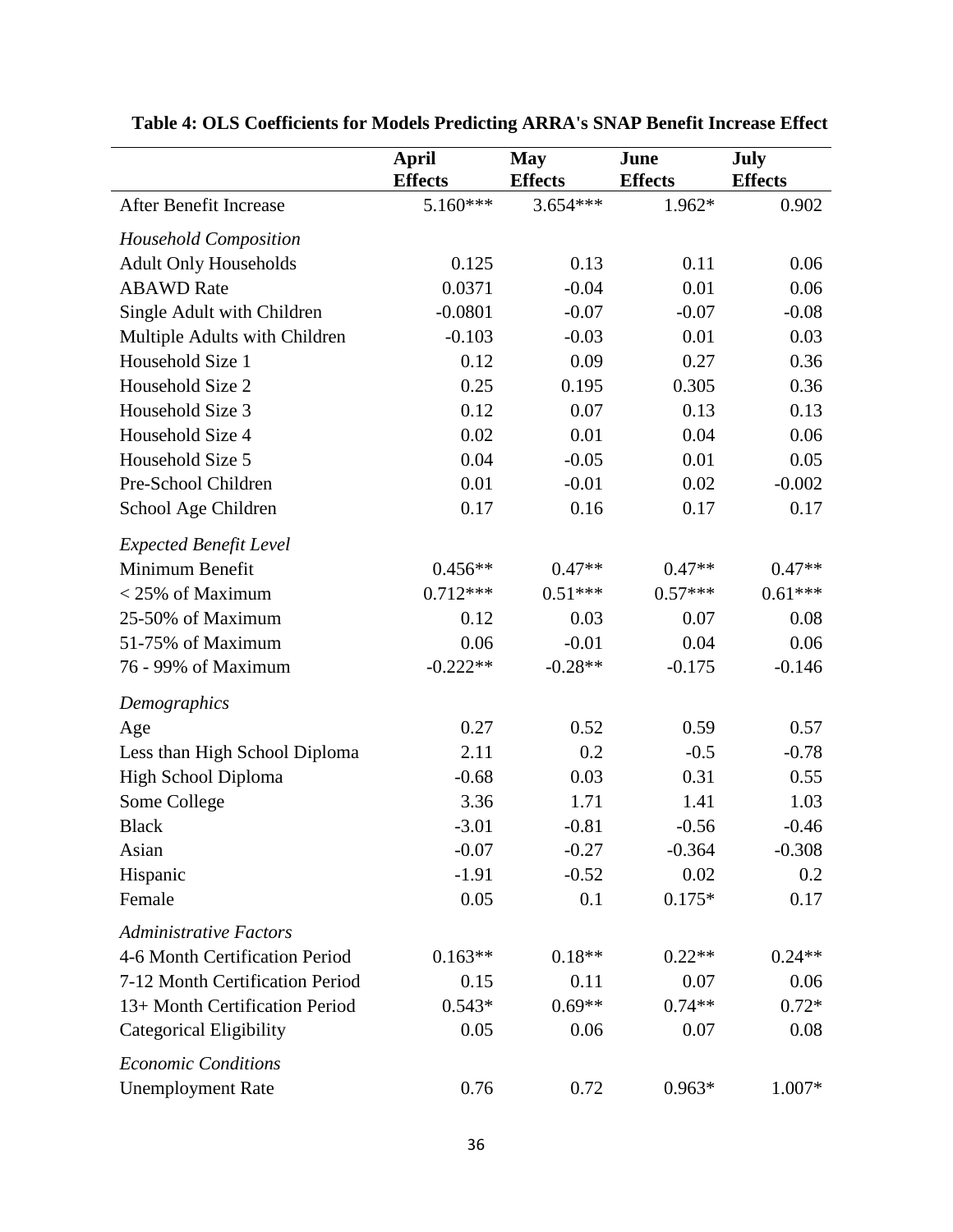| Unemployment Rate, Lag | $-0.49$ | $-0.25$  | $-0.309$ | $-0.25$  |
|------------------------|---------|----------|----------|----------|
| Constant               | 15.95   | $-34.53$ | -61.85   | $-65.07$ |
| <b>Observations</b>    | 84      | 84       | 84       | 84       |
| R-squared              | 0.751   | 0.719    | 0.684    | 0.666    |

*\* significance at the 10% level; \*\* significance at the 5% level; \*\*\* significance at the 1% level; omitted groups are Household Size 6+, Maximum Benefit, Four-Year Degree, White, and 1-3 Month Certification Period*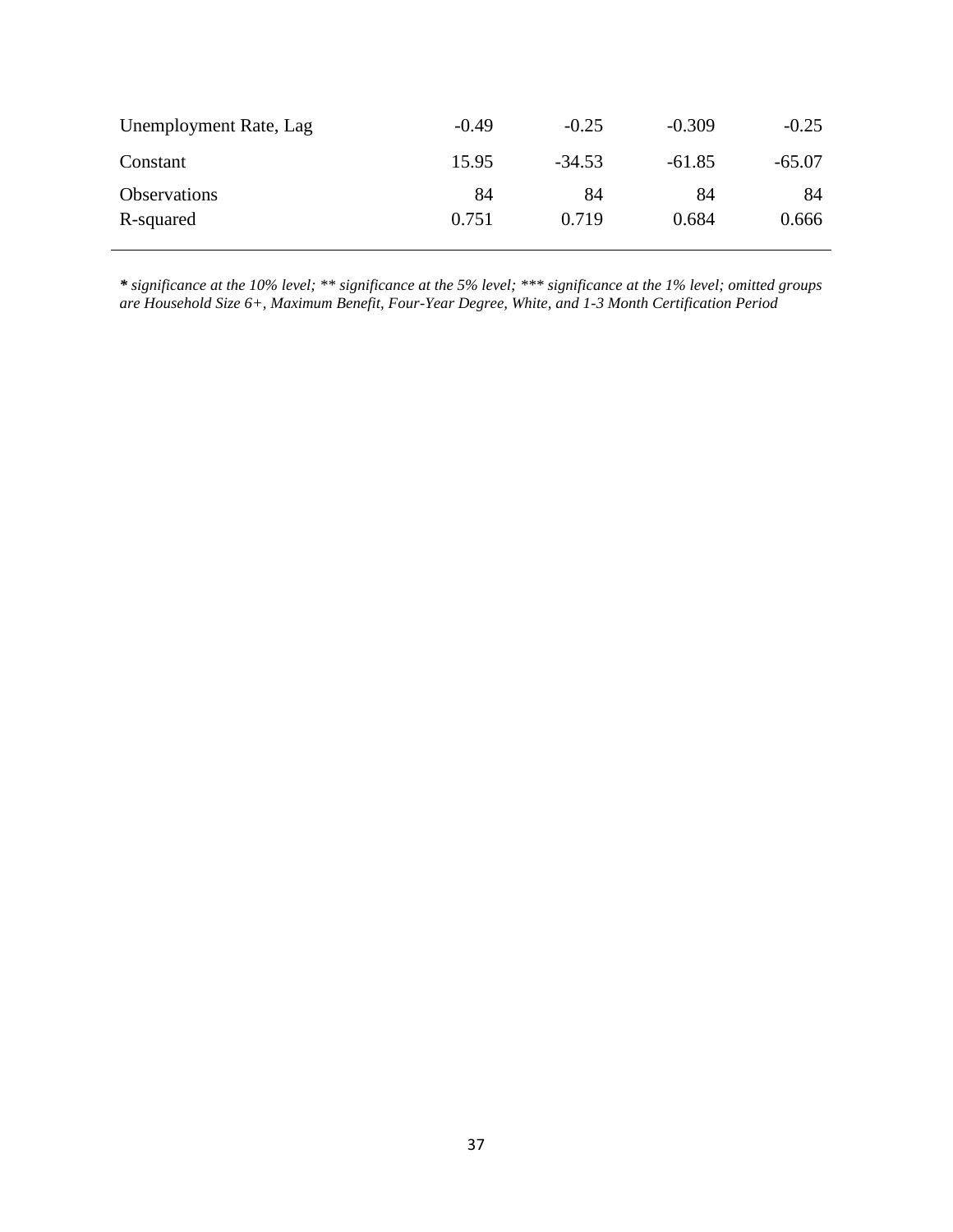### **References**

- Currie, Janet and Grogger, Jeffrey. "Explaining Recent Declines in Food Stamp Program Participation.‖ *Brookings-Wharton Papers on Urban Affairs* (2001): 203-44.
- Farrell, Mary; Fishman, Michael; and Langley, Matthew, The Lewin Group; and Stapleton, David, Cornell Center for Policy Research. "The Relationship of Earnings and Income to Food Stamp Participation." E-FAN-03-011. Washington, DC: Economic Research Service, November 2003.
- Food and Nutrition Services, Office of Research and Analysis. "Enhancing Supplemental Nutrition Assistance Program (SNAP) Certification: SNAP Modernization Efforts: Interim Report." April 2010.
- Gleason, Phil; Trippe, Carole; Cody, Scott; and Anderson, Jacquie. "The Effects of Welfare Reform on the Characteristics of the Food Stamp Population." Prepared by Mathematica Policy Research, Inc for the Food and Nutrition Service. July 2001.
- Hagstrom, Paul A. "The Food Stamp Participation and Labor Supply of Married Couples. An Empirical Analysis of Joint Decisions." The Journal of Human Resources. XXXI-2, August 1995.
- Hanson, Kenneth and Andrews, Margaret. "State Variation in the Food Stamp Benefit Reduction Rate for Earnings. Cross Program Effects from TANF and SSI Cash Assistance." Washington, DC: Economic Research Service, March 2009.
- Leftin, Joshua. (2010). Trends in Supplemental Nutrition Assistance Program Participation Rates: 2001 – 2008. Prepared by Mathematica Policy Research, Inc., for the Food and Nutrition Service, 2010.
- Leftin, Joshua; Gothro, Andy; and Elami, Esa. "Characteristics of Supplemental Nutrition Assistance Program Participants: Fiscal Year 2009." Prepared by Mathematic Policy Research, Inc for the Food and Nutrition Service. October 2010.
- Kornfeld, Robert. "Explaining Recent Trends in Food Stamp Program Caseloads." E-FAN Report no. 02-008. Washington, DC: U.S. Department of Agriculture, March 2002.
- McMcKernan, Signe-Mary, Finnegold, Kenneth and Ratcliffe, Caroline. "The Effect of State Food Stamp and TANF Policies on Food Stamp Program Participation." Urban Institute. March 2007.
- McKernan, Signe-Mary and Ratcliffe, Caroline. "Employment Factors Influencing Food Stamp Program Participation." E-FAN-03-012. Washington, DC: Economic Research Service. November 2003.
- Mills, Bradford; Dorai-Raj, Sundar; Peterson, Everett; and Alwang, Jeffrey. "Determinants of Food Stamp Program Exits.‖ *Social Service Review* 75: 539-58, December 2001.